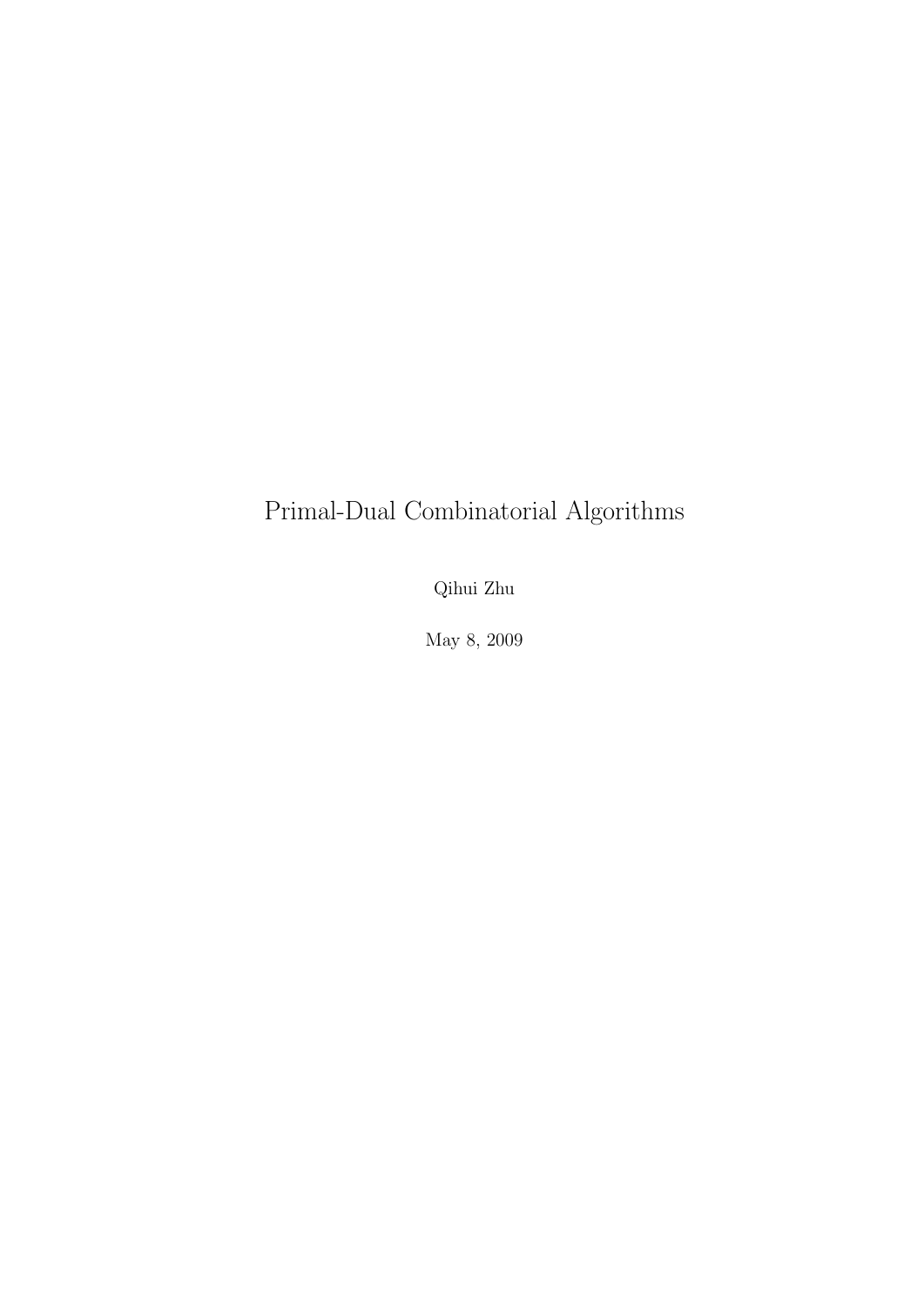#### ABSTRACT

Linear program and its duality have long been ubiquitous tools for analyzing NP-hard problems and designing fast approximation algorithms. Plotkin et al proposed a primaldual combinatorial algorithm based on linear duality for fractional packing and covering, which achieves significant speedup on a wide range of problems including multicommodity flow. The key ideas there are: 1) design a primal oracle with partial constraints which can employ existing efficient combinatorial algorithms; 2) perform multiplicative updates on dual variables from the "feedback" of the oracle and drive the solution to optimal. Recently, this algorithm is extended to SDP based relaxation on max-cut, sparsest cut (Arora et al), and general convex programming (Khandekar et al). In this paper, we summarize previous primal-dual algorithms as a unified computational paradigm. We show how several important applications can be derived from this framework. We also summarize the characteristics of them and address some common issues.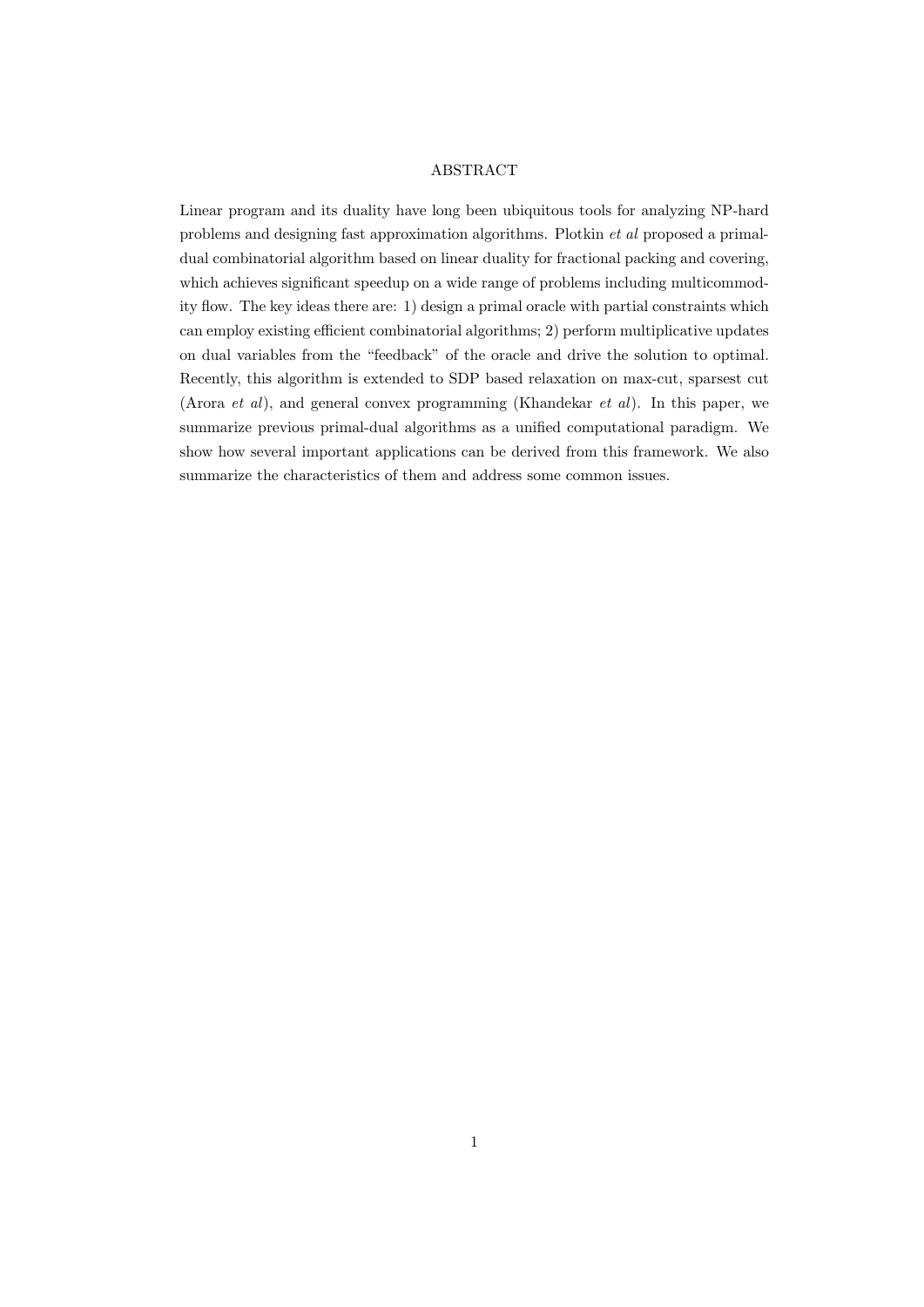# **Contents**

| 1        |                                        | Introduction                                                                                   | 3   |  |  |
|----------|----------------------------------------|------------------------------------------------------------------------------------------------|-----|--|--|
| $\bf{2}$ | <b>Fractional Packing and Covering</b> |                                                                                                |     |  |  |
|          | 2.1                                    |                                                                                                | 5   |  |  |
|          | 2.2                                    |                                                                                                | 6   |  |  |
|          | 2.3                                    |                                                                                                | 7   |  |  |
| 3        |                                        | Primal Dual Algorithms for Fractional Packing and Covering                                     | 9   |  |  |
|          | 3.1                                    |                                                                                                | 9   |  |  |
|          | 3.2                                    |                                                                                                | 9   |  |  |
|          |                                        | Multiplicative Weight Update: from Primal to Dual<br>3.2.1                                     | - 9 |  |  |
|          |                                        | The Oracle: from Dual to Primal $\ldots \ldots \ldots \ldots \ldots \ldots \ldots 13$<br>3.2.2 |     |  |  |
|          |                                        | 3.2.3                                                                                          |     |  |  |
|          | 3.3                                    |                                                                                                |     |  |  |
| 4        |                                        | <b>Applications and Extensions</b>                                                             | 16  |  |  |
|          | 4.1                                    |                                                                                                |     |  |  |
|          | 4.2                                    |                                                                                                |     |  |  |
|          | 4.3                                    |                                                                                                |     |  |  |
|          | 4.4                                    |                                                                                                |     |  |  |
| 5.       |                                        | Conclusion                                                                                     | 25  |  |  |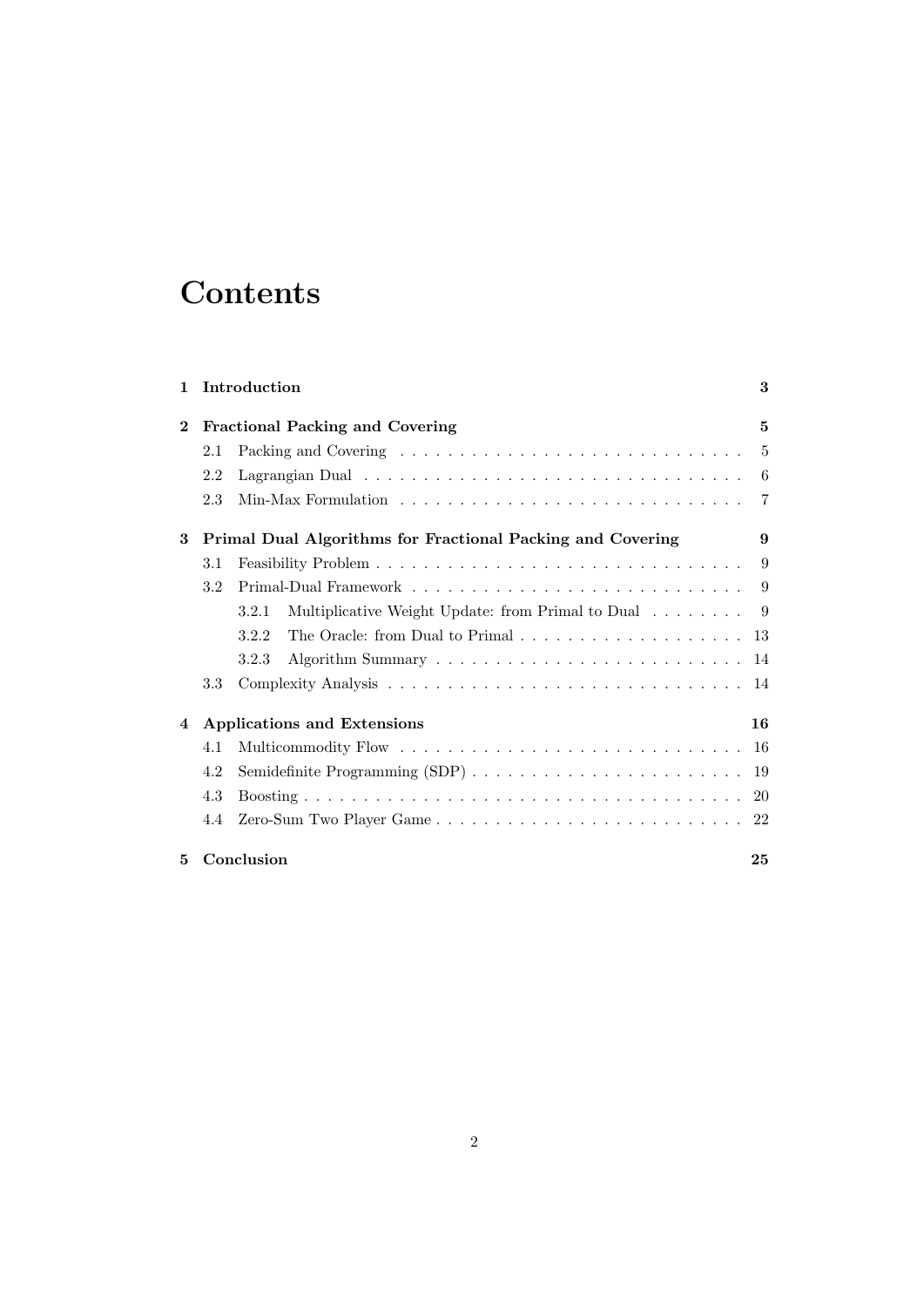# Chapter 1

# Introduction

Linear programming (LP) has been widely used for analyzing combinatorial problems and designing fast approximation algorithms. The LP formulation leads to principle approaches for the large class of packing and covering problems [18, 23], multicommodity flow [18, 19], travelling salesman problem (TSP) [13], faculty location [21], etc. The power of LP based algorithms largely attributes to the duality which simultaneously considers two different but coupled problems: the primal and the dual. Each one of them serves the guidance and bound on solving its counterpart, with a different perspective to the problem.

In a seminal work [18], Plotkin *et al* proposed a *primal-dual combinatorial algorithm* for fractional packing and covering, which greatly outperformed previous approaches on the a large set of problems such as minimal cost multicommodity flow, the Held-Karp bound for TSP, and cutting stock. The key idea is to feed the current estimate of the dual to improve the primal during iterations, and vice versa. On the primal side, one solves an oracle with partial constraints and a simplified cost function induced by dual variables. This provides a freedom of designing oracles adapted to different problems and can employ existing efficient combinatorial algorithms. On the dual side, dual variables are adjusted by a multiplicative update rule according to the "feedback" from the oracle. The updated dual variables thus give a tighter bound in the next iteration.

The primal-dual formulation provides more insight to the problem than just treating LP as a blackbox. Computationally, while solving LP using general purpose solutions [20, 16, 22] (e.g. interior point methods) has shown some degree of success, combinatorial algorithms built on the primal-dual formulation can exploit specific structures, generate much more efficient approximation solutions, and provide explicit manipulation to the computation routine.

The computation paradigm has been extended in many directions recently. Garg et al [8] developed width independent algorithms for multicommodity flow, maximum concurrent flow and other fractional packing problems by making adaptive advances. Semidefinite programming (SDP) based relaxation has proved to give tighter bounds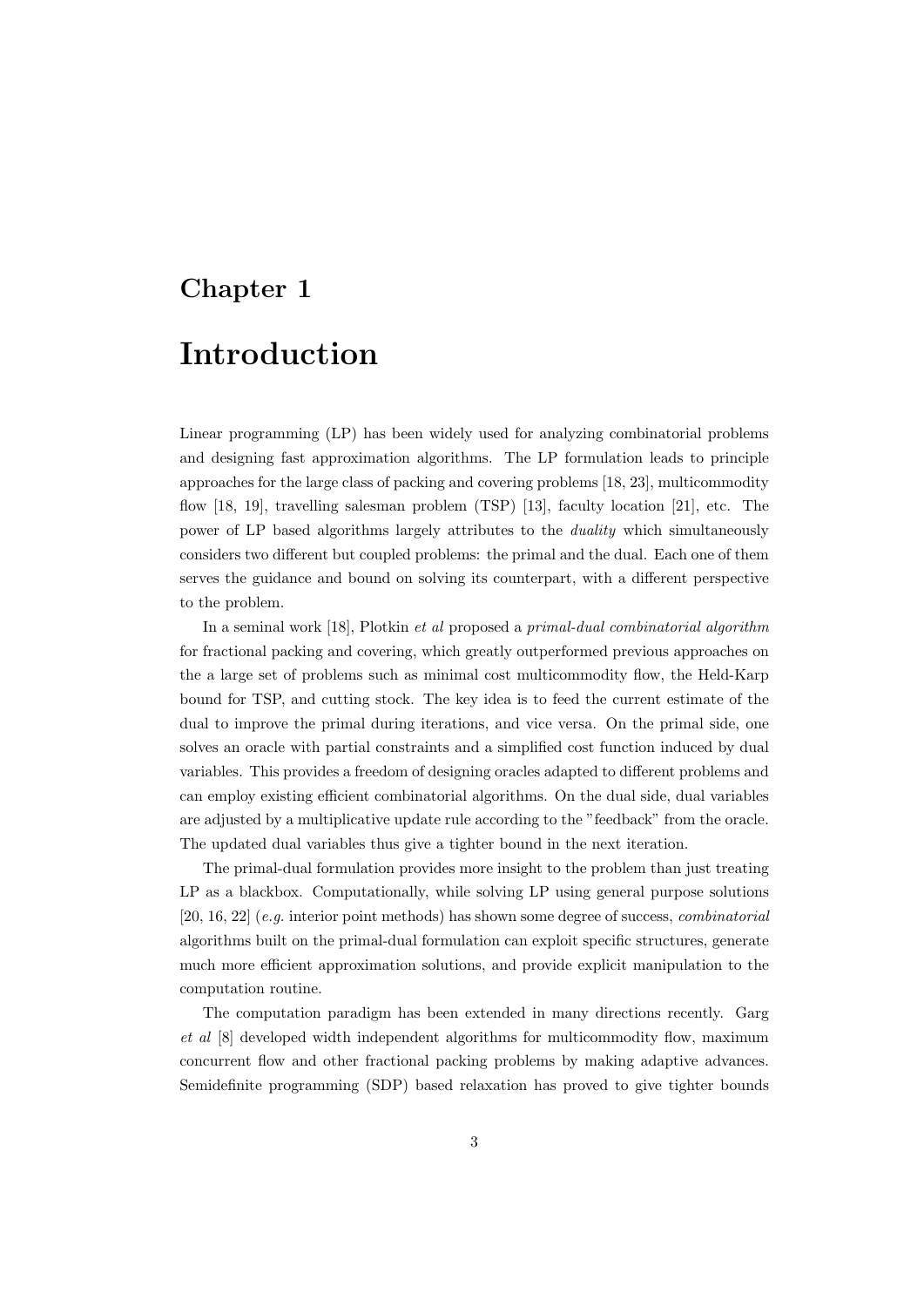on a set of NP-hard problems such as MAXCUT  $[10]$ , SPARSEST CUT  $[1, 4]$ , and BAL-ANCED SEPARATOR  $[4]$ . Arora *et al* extended the primal-dual LP algorithm to the SDP relaxation setting, which achieved significant speedup [3, 2]. Also, Khandekar et al generalized the technique to convex programming [13, 9].

In this paper, we unify the previous primal-dual approaches into one computational framework and summarize into a common algorithm. We present the complexity analysis based on a exponential potential function in the online prediction setting. In additional to fractional packing and covering, we show how existing algorithms on multicommodity flow, SDP relaxation, boosting and matrix game can be derived from this common paradigm.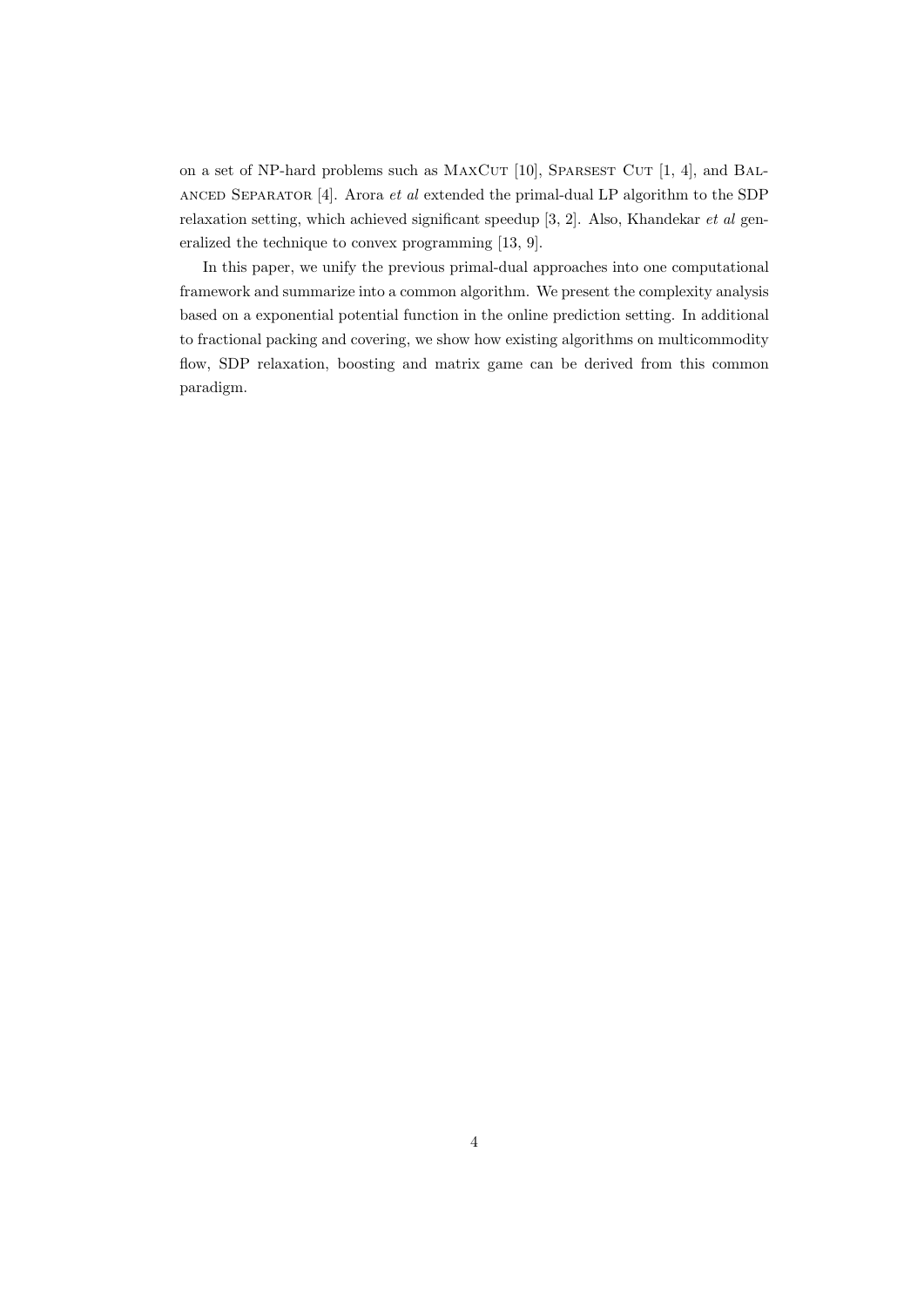## Chapter 2

# Fractional Packing and Covering

In this chapter, we define the packing and covering problem, and introduce the fractional packing and covering which is the central problem throughout the paper. The linear programming formulation of these two problems are dual to each other and hence have the same optimum. We also give an equivalent min-max/max-min formulation of fractional packing/covering, which suggests connection to applications developed later.

### 2.1 Packing and Covering

The packing problem arises from choosing the most valuable objects to fill knapsacks. Suppose there are *n* objects whose prices are  $p_i$   $(i = 1, ..., n)$ . One would like to choose a subset of these items maximizing their total price, subject to  $m$  capacity constraints such as weight, dimension, etc. Denote the maximum value of each capacity constraint as  $c_j$  and the contribution from item i as  $W_{ji}$ . The capacity constraint requires the total contribution  $\sum_{i \text{ selected}} W_{ji}$  not to exceed  $c_j$ . Finding the optimal packing can be written as the following integer programming problem:

$$
\max_{\mathbf{x} \in \{0,1\}^n} \sum_{i} p_i x_i
$$
  
s.t. 
$$
\sum_{i} W_{ji} x_i \le c_j, \quad j = 1, ..., m
$$
 (2.1)

where  $x_i$  is the  $0/1$  indicator of whether object i is selected. By relaxing the integer constraint  $\mathbf{x} \in \{0,1\}^n$  to  $0 \leq \mathbf{x} \leq 1$ , we obtain a linear program which provides a lower bound to eq. (2.2). We call it fractional packing in the following form:

$$
\max_{\mathbf{x} \in \mathbb{R}^n} \mathbf{p}^{\mathbf{T}} \mathbf{x} \tag{2.2}
$$
\n
$$
\text{s.t.} \quad \mathbf{A} \cdot \mathbf{x} \le \mathbf{c}
$$
\n
$$
\mathbf{x} \ge 0
$$

Here  $\mathbf{A} = [\mathbf{W}; \mathbf{I}]$  and  $\mathbf{c} = [c_1, ..., c_m, \underbrace{1, ..., 1}]^T$ . Hence the constraint  $\mathbf{x} \leq 1$  has been folded into the matrix constraint  $\mathbf{A} \cdot \mathbf{x} \leq \mathbf{c}$ .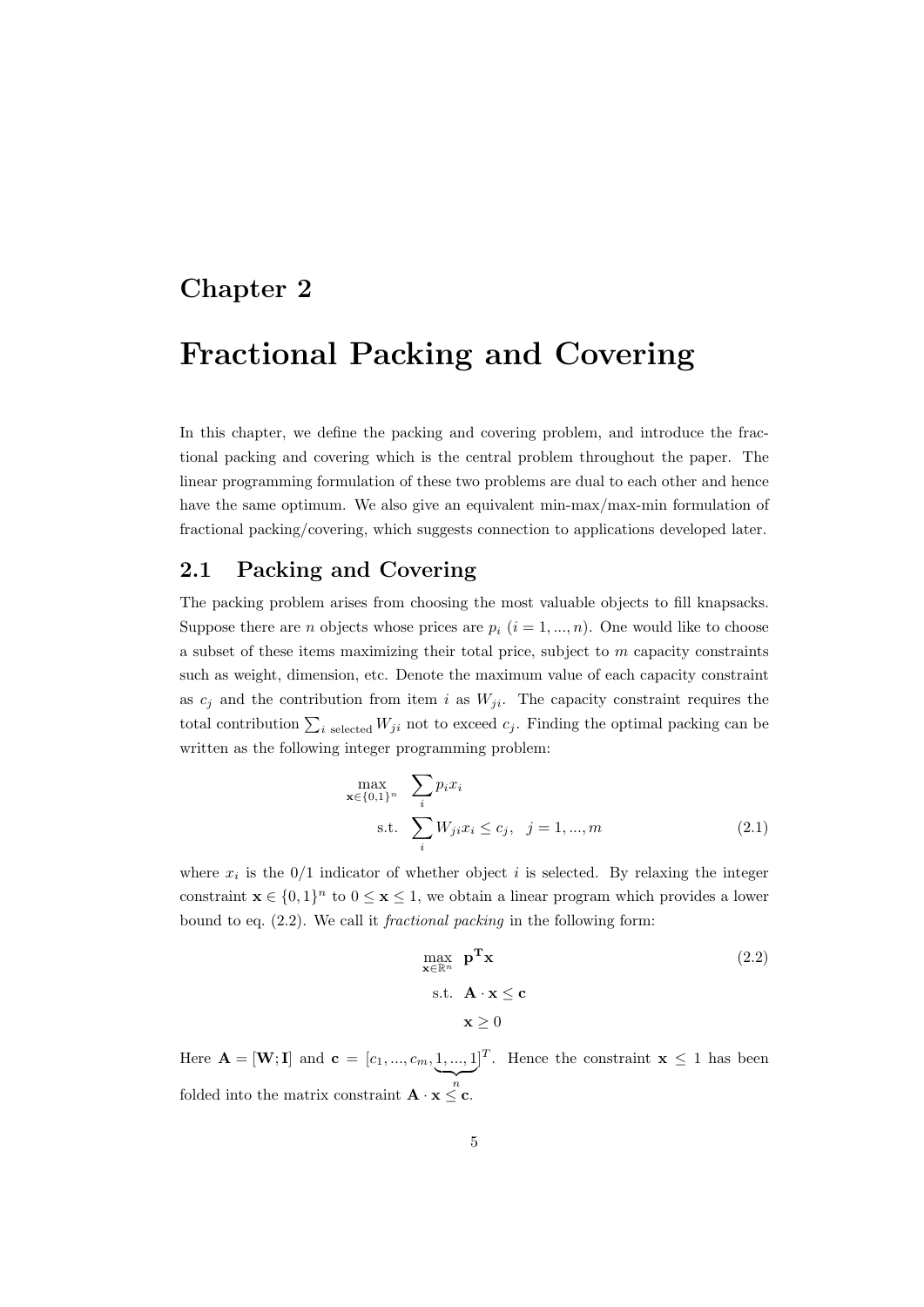The covering problem is to find sets with minimal total cost to cover elements. Let  $c_j$ 's be the costs of the n sets. Each set j covers element i for  $W_{ij}$  times. The multiplicity of each element i to be covered is required to be at least  $p_i$ . Let  $y_j$  be the number of copies of set  $j$  that are selected (choosing multiple copies are allowed). Similar to packing, the covering problem can be written as an integer program, and relaxed to fractional covering:

$$
\min_{\mathbf{y} \in \mathbb{N}^n} \sum_{j} c_i y_j
$$
\n
$$
\text{s.t.} \sum_{j} W_{ij} y_j \ge p_i, \quad i = 1, ..., n
$$
\n
$$
\min_{\mathbf{y} \in \mathbb{R}^n} \mathbf{c}^{\mathbf{T}} \mathbf{y}
$$
\n
$$
\text{s.t. } \mathbf{A}^{\mathbf{T}} \cdot \mathbf{y} \ge \mathbf{p}
$$
\n
$$
\mathbf{y} \ge 0
$$
\n(2.4)

We will focus on the fractional packing and covering eq.  $(2.2),(2.4)$ . In the following chapters, we will see that they are the foundation of designing algorithms for numerous NP-hard problems.

### 2.2 Lagrangian Dual

The fractional packing problem eq.  $(2.2)$  and fractional covering eq.  $(2.4)$  are actually Lagrangian duals. By introducing nonnegative Lagrangian multipliers  $(y, \lambda)$  to the constraints  $\mathbf{A} \cdot \mathbf{x} \leq \mathbf{c}$  and  $\mathbf{x} \geq 0$  respectively, the Lagrangian function  $\mathcal{L}(\mathbf{x}, \mathbf{y}, \lambda) =$  $\mathbf{p}^{\mathrm{T}}\mathbf{x} + \mathbf{y}^{\mathrm{T}}(\mathbf{c} - \mathbf{A}\mathbf{x}) + \lambda^{\mathrm{T}}\mathbf{x}$  always serves a upper bound of the fractional packing cost function eq. (2.2)  $\mathbf{p}^T \mathbf{x}$ , whenever  $\mathbf{x}$  is feasible or not. Therefore,  $\max_{\mathbf{x}} \mathcal{L}(\mathbf{x}, \mathbf{y}, \lambda)$  bounds the optimum of eq. (2.2). To obtain the best upper bound, one would like to solve:

$$
\min_{\mathbf{y}, \lambda} \max_{\mathbf{x}} \mathcal{L}(\mathbf{x}, \mathbf{y}, \lambda) = \min_{\mathbf{y}, \lambda} \max_{\mathbf{x}} \mathbf{p}^{\mathbf{T}} \mathbf{x} + \mathbf{y}^{\mathbf{T}} (\mathbf{c} - \mathbf{A}\mathbf{x}) + \lambda^{\mathbf{T}} \mathbf{x}
$$
  
\n
$$
= \min_{\mathbf{y}, \lambda} \max_{\mathbf{x}} \mathbf{c}^{\mathbf{T}} \mathbf{y} + (\mathbf{p} - \mathbf{A}^{\mathbf{T}} \mathbf{y} + \lambda)^{\mathbf{T}} \mathbf{x}
$$
  
\n
$$
= \min_{\mathbf{p} - \mathbf{A}^{\mathbf{T}} \mathbf{y} + \lambda = 0} \mathbf{c}^{\mathbf{T}} \mathbf{y}
$$
  
\n
$$
= \min_{A^{\mathbf{T}} \mathbf{y} \ge p} \mathbf{c}^{\mathbf{T}} \mathbf{y}
$$
(2.5)

The third equality is due to the fact that if  $\mathbf{p} - \mathbf{A}^T \mathbf{y} + \lambda \neq \mathbf{0}$ , one can always choose appropriate **x** such that  $\mathcal{L}(\mathbf{x}, \mathbf{y}, \lambda)$  goes to infinity. Hence only when the condition  $\mathbf{p} - \mathbf{A}^T \mathbf{y} + \lambda = 0$  is satisfied, it gives a finite bound. Now eq. (2.5) is exactly the fractional covering problem eq. (2.4). By strong duality of linear program, the optimum of eq.  $(2.2)$  and eq.  $(2.4)$  coincides with [5]. Therefore packing and covering are essentially flipped sides of the same coin: solving one implies the other.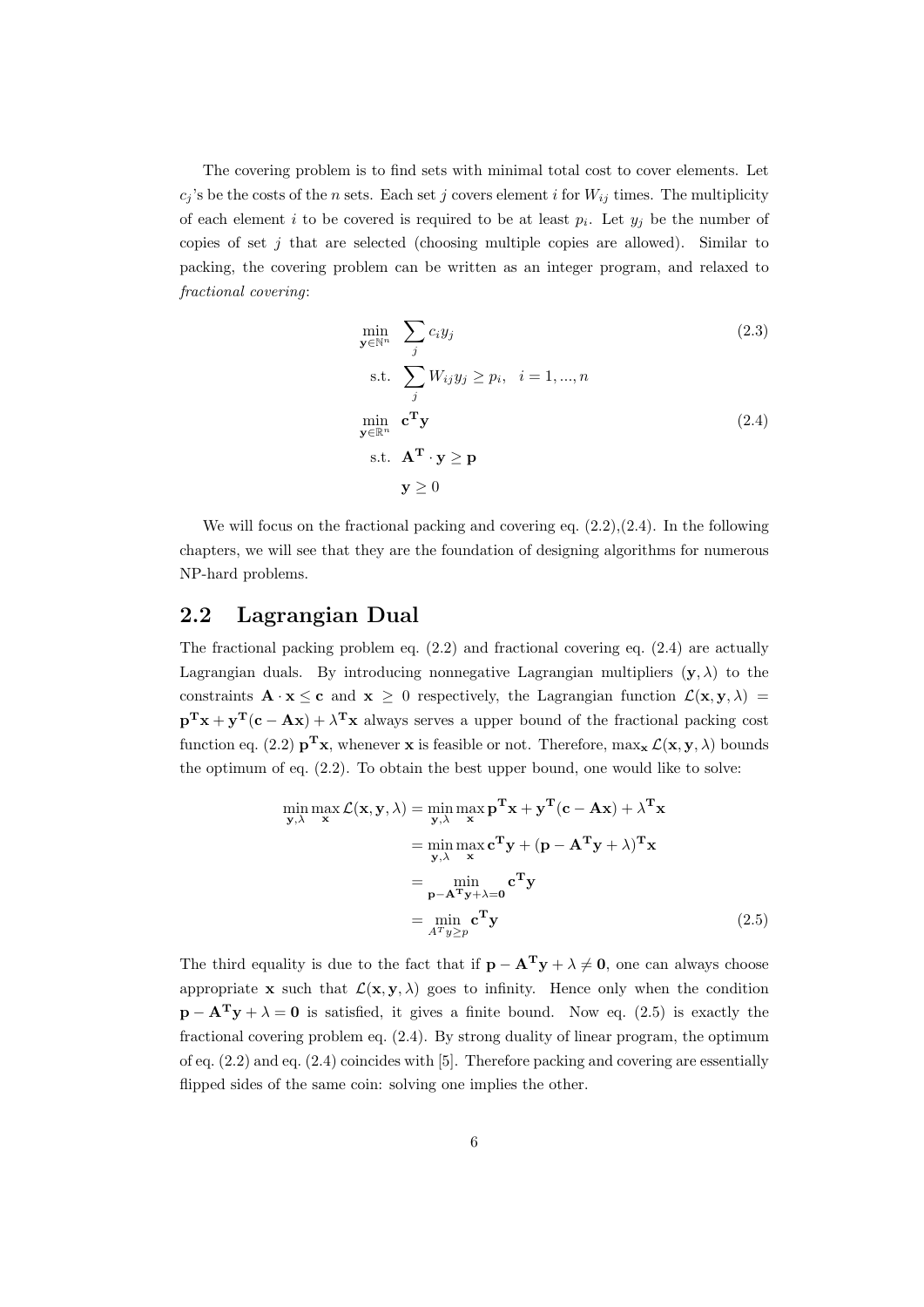### 2.3 Min-Max Formulation

Interestingly, the packing problem has an alternative min-max formulation, which suggests its intimate connection to zero-sum game and Von Neumann's celebrated minimax theorem [17]. We will discuss this application in Chapter 4.

To simplify the formulation, we assume  $c > 0$  for now and for many packing problem the capacity **c** is indeed positive. Let P be a convex set defined on **x** and  $f_i(\mathbf{x})$  (j =  $1, \ldots, m$ ) be a set of convex functions. The general *min-max problem* is defined as:

$$
\min_{\mathbf{x} \in P} \max_{j \in [m]} f_i(\mathbf{x}) \tag{2.6}
$$

where  $[m] = \{1, ..., m\}$  denotes the set of indices.

For fractional packing problem, we set

$$
P = \{ \mathbf{x} : \mathbf{p}^{\mathbf{T}} \mathbf{x} = 1, \ \mathbf{x} \ge 0 \}
$$
 (2.7)

$$
f_j(\mathbf{x}) = \mathbf{A_j} \cdot \mathbf{x} / c_j \tag{2.8}
$$

where  $\mathbf{A}_{j}$  is the jth row of matrix **A**. The optimal value of eq. (2.6)  $\mu_{mm}^{*}$  and that of eq. (2.2)  $\mu_p^*$  is related by  $\mu_{mm}^* = 1/\mu_p^*$ . For any feasible solution  $\mathbf{x}_{mm}$  with objective value  $\mu_{mm}$ ,  $\mathbf{x} = \mathbf{x}_{mm}/\mu_{mm}$  is feasible for the packing eq. (2.2), meaning  $\mu_{mm}^* \ge 1/\mu_p^*$ . Conversely, any feasible packing solution  $\mathbf{x}_p$  produces a feasible solution  $\mathbf{x}_{mm} = \mathbf{x}_p/\mu_p$ whose objective value is  $1/\mu_p \geq \mu_{mm}^*$ . Therefore, the min-max formulation eq. (2.6) is equivalent to the original packing formulation eq. (2.2).

Similarly, covering eq. (2.4) can be formulated as a max-min problem:

$$
\max_{\mathbf{y} \in P} \min_{j \in [n]} g_j(\mathbf{y})
$$
\n(2.9)

In fact, Young et al[23] called eq. (2.6) generalized packing problem.

The extra condition of  $\mathbf{b} \geq 0$  can be removed if the range of  $\mathbf{a}_{j}^{T} \cdot \mathbf{x}$  is bounded.

The Lagrangian dual of eq. (2.6) provides a way to bound the cost function which is developed as an oracle in the rest of the paper. The min-max formulation can be rewritten as

$$
\min_{\mathbf{x} \in P, \lambda} \lambda
$$
  
s.t.  $f_j(\mathbf{x}) \leq \lambda, \quad j = 1, ..., m$ 

The Lagrangian dual function is  $\mathcal{L}(\mathbf{x}, \mathbf{y}, \lambda) = \lambda + \sum$  $\sum_j y_j [f_j(\mathbf{x}) - \lambda] = \sum_j y_j f_j(\mathbf{x}) + \lambda (1 \overline{ }$  $_j y_j$ ). max<sub>y</sub> min<sub>x, $\lambda$ </sub>  $\mathcal{L}(\mathbf{x}, \mathbf{y}, \lambda)$  gives the dual formulation:

$$
\max_{\mathbf{y}} \quad \min_{\mathbf{x} \in P} \sum_{j} y_j f_j(\mathbf{x})
$$
\n
$$
\text{s.t.} \quad \sum_{j} y_j = 1, \ \mathbf{y} \ge 0
$$
\n
$$
(2.10)
$$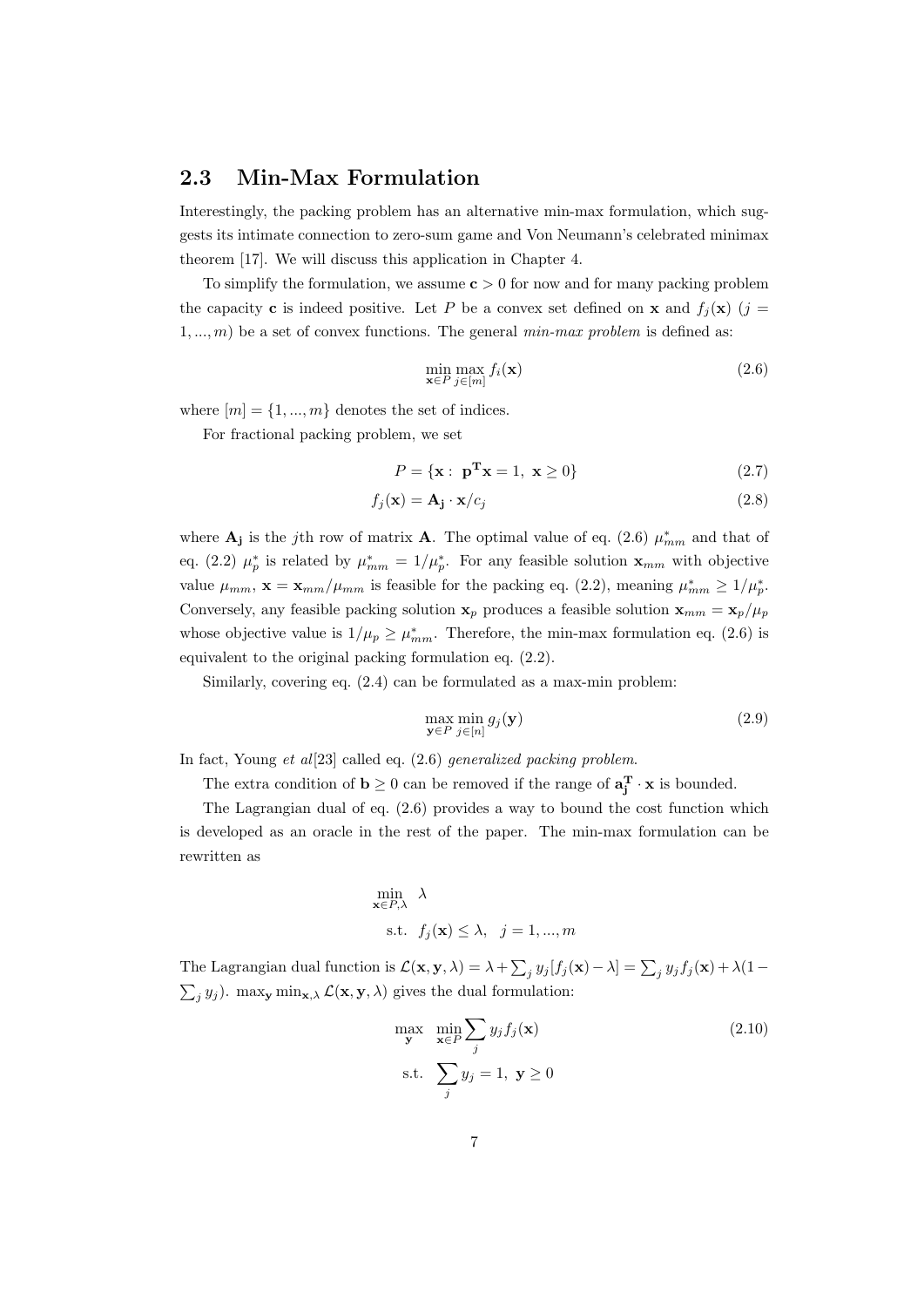If there is an efficient routine computing  $\min_{\mathbf{x} \in P} \sum$  $j$   $y_j f_j(\mathbf{x})$  given a distribution **y**, one can generate lower bounds on-the-fly from the current dual variables y. As we will see later, this opens the door to efficient combinatorial algorithms.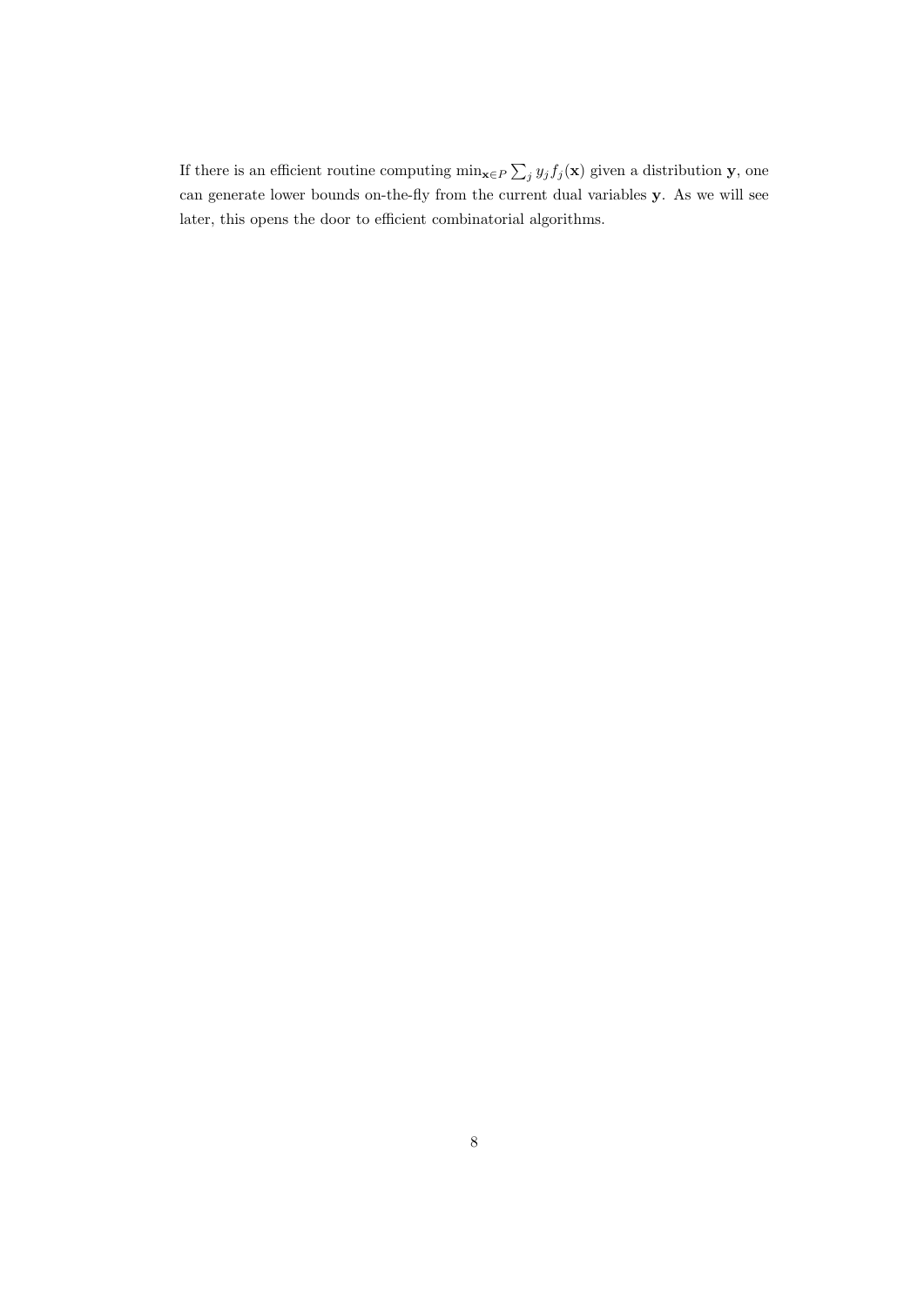## Chapter 3

# Primal Dual Algorithms for Fractional Packing and Covering

### 3.1 Feasibility Problem

First we start with a feasibility version of the fractional packing problem:

(Feasibility) Given a convex set  $P \subseteq \mathbb{R}^n$ , an  $m \times n$  constraint matrix **A** and an  $n \times 1$  vector **c**, determine whether there exists  $\mathbf{x} \in P$  such that  $\mathbf{a}_j^{\mathrm{T}} \mathbf{x} - c_j \leq 0, \quad j = 1, ..., m$  (3.1)

Here  $\mathbf{a}_j^{\mathrm{T}}$  is the *j*th row of matrix **A** as defined before.

In the packing problem, the convex set  $P$  is a simple polytope:

$$
P = \{ \mathbf{x} : \ \mathbf{p}^{\mathbf{T}} \mathbf{x} \le \alpha, \ 0 \le \mathbf{x} \le 1 \}
$$
 (3.2)

where  $\alpha$  is a constant. If eq. (3.1) is feasible, then the optimal value  $\mu_p^*$  of eq. (2.2) is at least  $\alpha$ . Otherwise it is less than  $\alpha$ . By a binary search on  $\alpha$ , one can find a  $(1 + \beta)$ approximation to the optimization problem within  $O(\log \beta)$ . Our discussion will focus on eq. (3.1) in the subsequent sections.

### 3.2 Primal-Dual Framework

Primal and dual formulation provides different perspectives on the problem: for the feasibility version, primal solution serves as "yes" certificate while the dual solution serves as "no" certificate. Just as the divide-and-conquer strategy, one would like to generate a series of yes and no certificates to narrow down the search space. Therefore, primal and dual need to communicate, and use one to update the other.

#### 3.2.1 Multiplicative Weight Update: from Primal to Dual

Suppose we are given a primal estimate and its corresponding cost as feedback, how can we update the current dual estimate? We start with considering an online prediction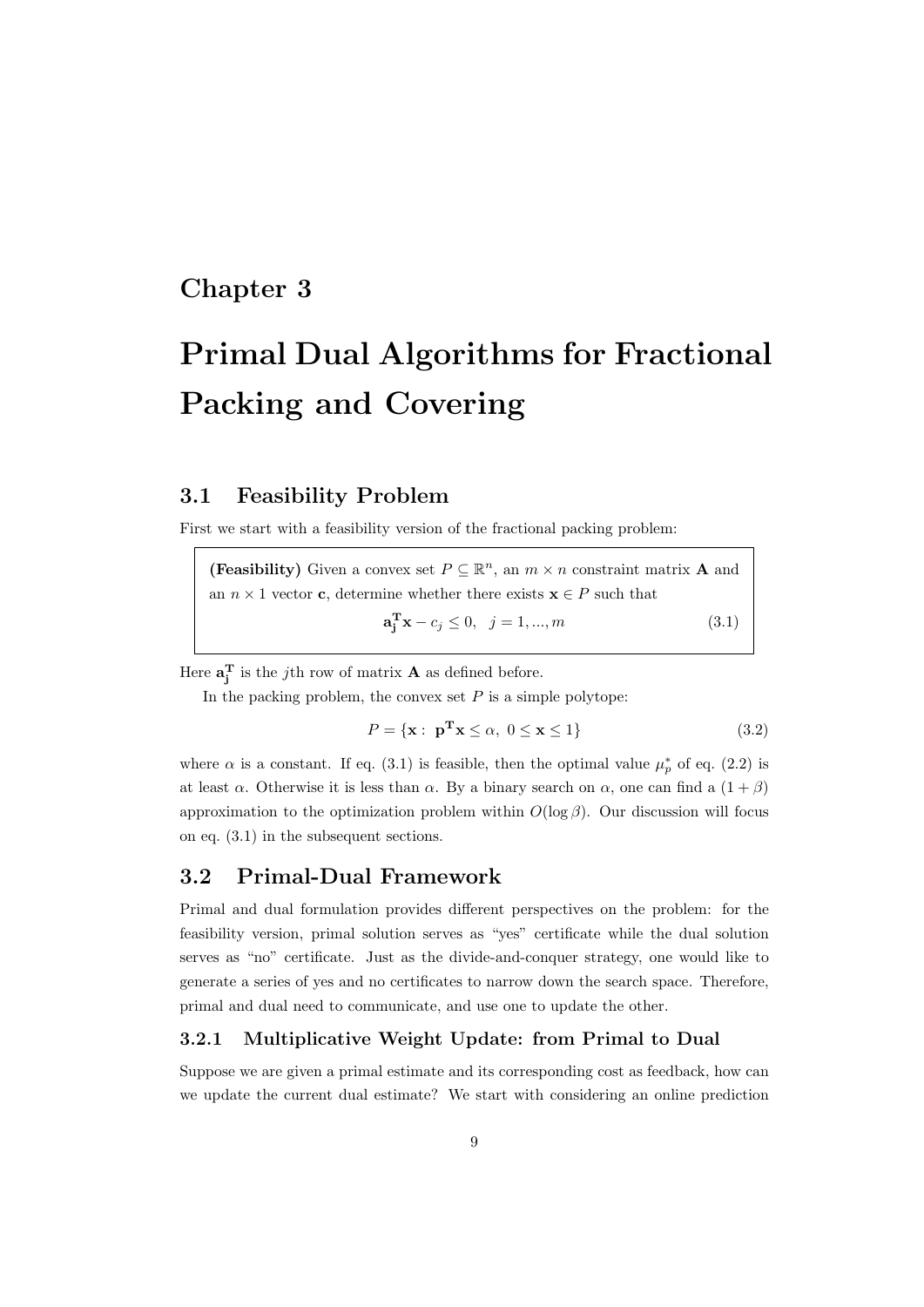problem.

**Online Prediction.** There are  $m$  experts who make predictions on uncertain events in the world. Our goal is to construct the best strategy over time from these experts. At time t, if the prediction from the *j*th expert is taken, the event (possibly adversarial) incurs a positive reward  $\mathcal{R}_j^t$  and a negative loss  $-\mathcal{L}_j^t$ . Hence the net value gained is  $\mathcal{V}_j^t$  =  $\mathcal{R}_j^t - \mathcal{L}_j^t$ . One can construct a mixed strategy from these experts by linearly combining their predictions. A mixed strategy specifies positives weights  $\mathbf{y}^t = (y_1, ..., y_m)^T$  on all the experts. The total net value of the strategy will be  $\mathcal{V}^t = \sum$  $j \,\overline{y}_j^t \mathcal{V}_j^t$  where  $\overline{\mathbf{y}}^t$  =  $y^{t}/\sum_{j} y_{j}^{t}$  are the normalized weights. Consider the event sequence from time  $t = 0$  $\overline{\phantom{0}}$ to T. At time t, the strategy chooses weights  $y<sup>t</sup>$  on the experts based on all previous observations  $\mathcal{R}^k$  and  $\mathcal{L}^k$  with  $0 \leq k \leq t-1$ , and gains a value  $\mathcal{V}^t$ . One would like to maximize the cumulative value over time  $V = \sum_{t=0}^{T} V^t$ .

Intuitively, experts making correct predictions previously should be up-weighted while experts predicting incorrectly should be down-weighted. In other words, the weights should be updated according to the "feedback" of the experts from the world  $\mathcal{V}_j^t$ . We introduce a multiplicative weight update scheme to guide the strategy from the feedback:

(Multiplicative Weight Update) Initialize weights  $y^{(0)} = (1, ..., 1)^T$ . At time t, prediction from expert j produces a value of  $\mathcal{V}_j^t \in [-1,1]$ . Given a constant  $\epsilon \in (0,1)$ , update the weights  $y^{t+1}$  at time  $t+1$  by

$$
\mathbf{y}_{j}^{t+1} = \mathbf{y}_{j}^{t} \exp(\epsilon \mathcal{V}_{j}^{t})
$$
\n(3.3)

**Theorem 1.** (Perturbed Value of the Strategy) Let  $\mathcal{R} = \sum$ t  $\overline{ }$  $j \, \overline{y}_j^t \mathcal{R}_j^t$  and  $\mathcal{L} = \sum$ t  $\overline{ }$  $_{j}$   $\overline{y}_{j}^{t}$   $\mathcal{L}_{j}^{t}$ be the cumulative reward and loss of the strategy using eq. (3.3). The perturbed value of the strategy given by eq.  $(3.3)$  is worse than the performance of best pure strategy only by  $\frac{\log m}{\epsilon}$ , as stated in the following inequality:

$$
\max_{j} V_{j} \le \exp(\epsilon)\mathcal{R} - \exp(-\epsilon)\mathcal{L} + \frac{\log m}{\epsilon}
$$
 (3.4)

*Proof.* Consider the potential function  $\Phi^t = \sum$  $j y_j^t$ .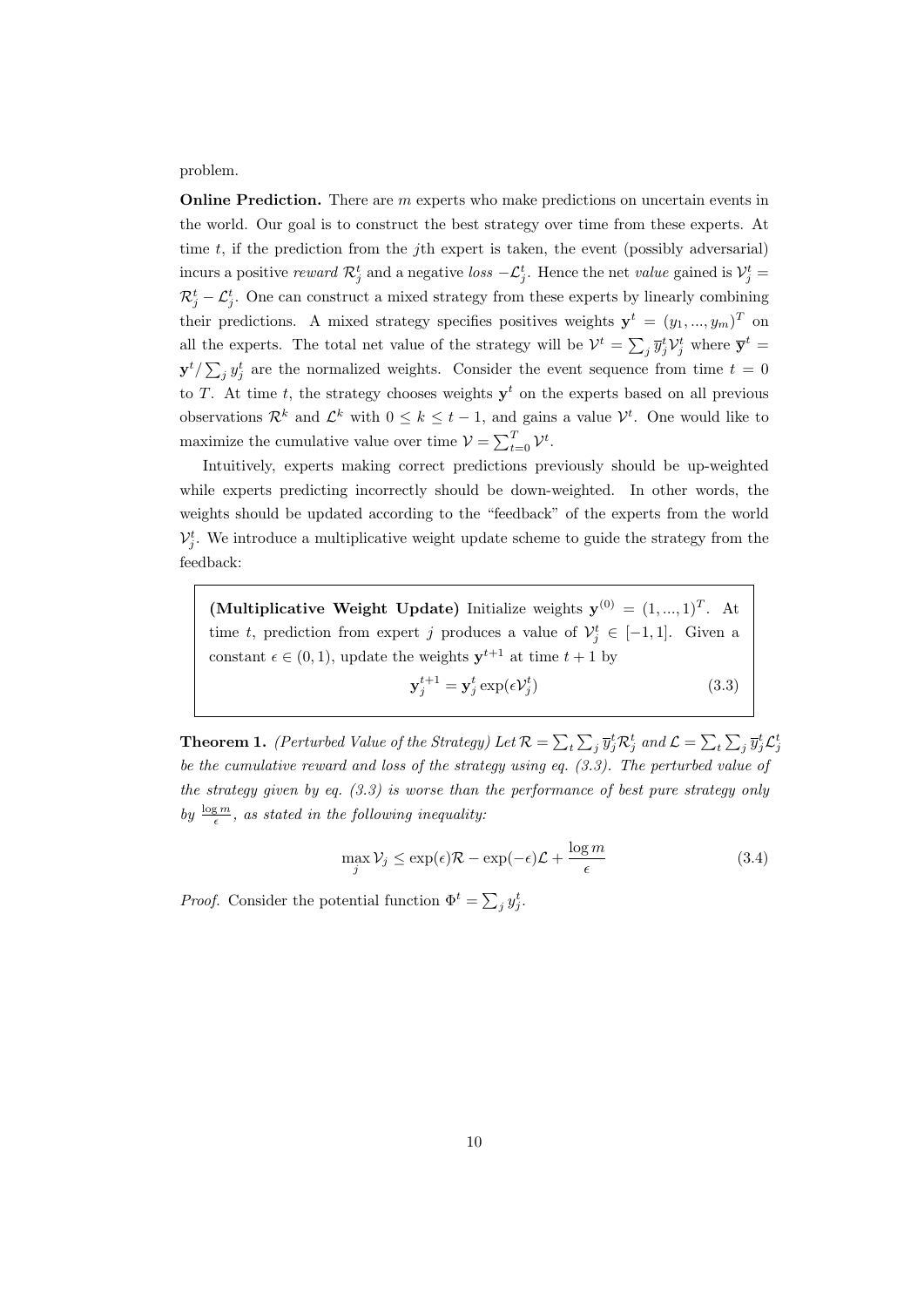On the one hand, we can compute it using the update rule:

$$
\Phi^{t} = \sum_{j} y_{j}^{t}
$$
\n
$$
= \sum_{j} y^{(0)} \prod_{k=1}^{t} \exp[\epsilon V_{j}^{k}] \qquad \text{(Update rule (3.3))}
$$
\n
$$
= \sum_{j} \exp[\epsilon \sum_{k=1}^{t} V_{j}^{k}] \qquad (y_{j}^{(0)} = 1)
$$
\n
$$
\geq \exp[\epsilon \cdot \sum_{j}^{t} V_{j}^{k}] \qquad (3.5)
$$

Note the above inequality holds for any j. Therefore,  $\Phi^t$  is bounded below by

 $k=1$ 

$$
\Phi^t \ge \exp[\epsilon \cdot \max_j \mathcal{V}_j] \tag{3.6}
$$

On the other hand, we have

$$
y_j^{t+1} - y_j^t = y^t [\exp(\epsilon \mathcal{V}_j^t) - 1]
$$
  
\n
$$
\leq y^t \cdot (\epsilon \mathcal{V}_j^t) \cdot \exp(\epsilon \mathcal{V}_j^t)
$$
  
\n
$$
= y^t [\epsilon \exp(\epsilon \mathcal{V}_j^t) \mathcal{R}_j^t - \epsilon \exp(\epsilon \mathcal{V}_j^t) \mathcal{L}_j^t]
$$
  
\n
$$
\leq y^t [\epsilon \exp(\epsilon) \mathcal{R}_j^t - \epsilon \exp(-\epsilon) \mathcal{L}_j^t]
$$
  
\n
$$
= y^t \epsilon \widetilde{\mathcal{V}}_j^t
$$

Here  $\widetilde{\mathcal{V}}_j^t = \exp(\epsilon)\mathcal{R}_j^t - \exp(-\epsilon)\mathcal{L}_j^t$  is the "perturbed" version of value  $\mathcal{V}_j^t$ . The first inequality holds because  $\exp(x) - 1 \leq x \cdot \exp(x)$  for any x. The second inequality is due to the fact that  $\mathcal{V}_j^t \in [-1,1].$ 

By summing up the above inequality over  $j$ , we have

$$
\Phi^{t+1} = \sum_{j} (y_j^{t+1} - y_j^t) + \Phi^t
$$
\n
$$
\leq \sum_{j} y_j^t \tilde{\psi}_j^t + \Phi^t
$$
\n
$$
= \epsilon \Phi^t \cdot \sum_{j} y_j^t \tilde{\psi}_j^t / \sum_{j} y_j^t + \Phi^t
$$
\n
$$
= \Phi^t (1 + \epsilon \tilde{\mathcal{V}}^t)
$$
\n
$$
\leq \Phi^t \cdot \exp(\epsilon \tilde{\mathcal{V}}^t) \qquad (1 + x \leq \exp(x))
$$

Using induction over t and  $\Phi^0 = m$ , we bound  $\Phi^t$  above by

$$
\Phi^t \le m \cdot \exp(\sum_k \epsilon \widetilde{\mathcal{V}}^k)
$$
\n(3.7)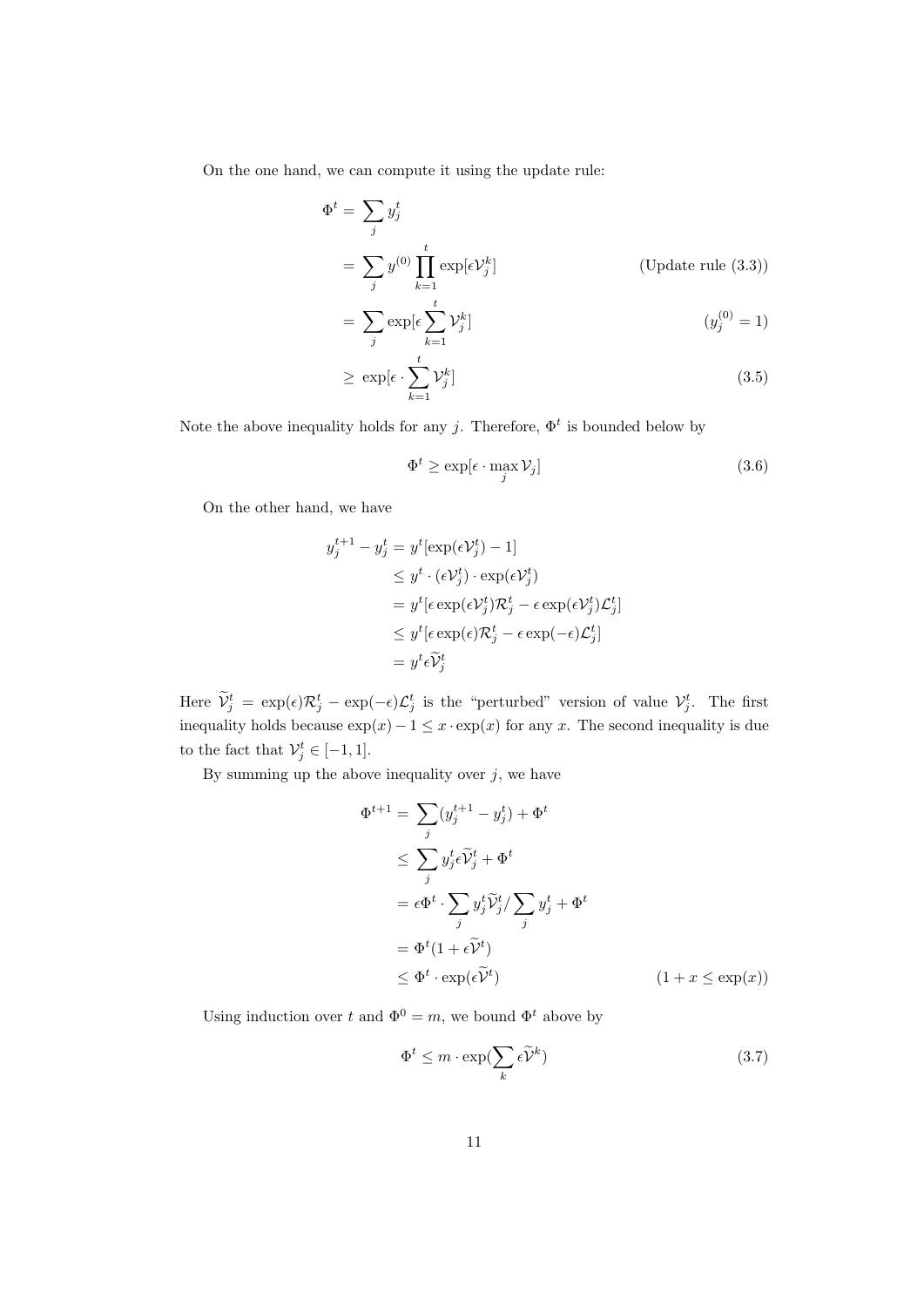Finally combining eq. (3.6), (3.7) yields

$$
\epsilon \cdot \max_{j} \mathcal{V}_{j} \le \log m + \sum_{k} \epsilon \widetilde{\mathcal{V}}^{k} \tag{3.8}
$$

which is equivalent to eq.  $(3.4)$ .

 $\Box$ 

Theorem 1 is essential in all the analysis presented in this paper. It proves the quality of the multiplicative update rule (3.3). Since the average strategy given by the update rule cannot exceed the best strategy in the hindsight, we would like the gap between their values max<sub>j</sub>  $\sum_t \mathcal{V}_j^t$  and  $\sum_t \mathcal{V}^t$ . This value is called *regret* of the strategy. The theorem proves the fact that the regret is as small as  $\log m/\epsilon$  and constant to time T. We can bound the regret over time by the following corollary:

**Corollary 1.** (Regret Over Time) If  $V_j^t \in [-\rho, \rho]$  for all j, then we have a bound on the average value  $V/T$ :

$$
\max_{j} \frac{\mathcal{V}_j}{T} \le \frac{\mathcal{V}}{T} + \frac{\rho \log m}{\epsilon T} + \rho \epsilon \exp(\epsilon)
$$
\n(3.9)

*Proof.* Since  $V_j^t \in [-\rho, \rho]$ , we can substitute  $V_j^t$  by  $V_j^t/\rho$  and prove the following inequality for  $\mathcal{V}_j^t \in [-1, 1]$ :

$$
\max_{j} \mathcal{V}_{j} \leq \mathcal{V} + \frac{\log m}{\epsilon} + T\epsilon \exp(\epsilon)
$$

We set  $\mathcal{R}_j^t = \max(0, \mathcal{V}_j^t)$  and  $\mathcal{L}_j^t = \max(0, -\mathcal{V}_j^t)$ , which satisfies  $\mathcal{V}_j^t = \mathcal{R}_j^t - \mathcal{L}_j^t$ . Under these simplifications, we can apply Theorem 1 on  $\mathcal{V}$ :

$$
\max_{j} \mathcal{V}_{j} \leq \widetilde{\mathcal{V}} + \frac{\log m}{\epsilon}
$$
\n
$$
= \mathcal{V} + \frac{\log m}{\epsilon} + (\exp(\epsilon) - 1)\mathcal{R} - (\exp(-\epsilon) - 1)\mathcal{L}
$$
\n
$$
\leq \mathcal{V} + \frac{\log m}{\epsilon} + \epsilon \exp(\epsilon)|\mathcal{V}|
$$
\n
$$
\leq \mathcal{V} + \frac{\log m}{\epsilon} + \epsilon \exp(\epsilon)T
$$

The first inequality uses the fact that  $|\mathcal{V}| = \mathcal{R} + \mathcal{L}$ ,  $\exp(\epsilon) - 1 \leq \epsilon \exp(\epsilon)$  and  $1 - \exp(-\epsilon) \leq$  $\Box$  $\epsilon < \epsilon \exp(\epsilon).$ 

The above bound shows that the regret over time consists of two terms: the term  $\frac{\rho \log m}{\epsilon T}$  which can be "washed out" by time and the other term  $\rho \epsilon \exp(\epsilon)$  which cannot. If we would like to diminish the regret over time, for example proportional to a small number  $\delta$ , we can set  $\epsilon \sim \delta/\rho$  and  $T \sim \rho^2/\delta^2$ . However, if V only contains reward or loss, the result can be strengthened as: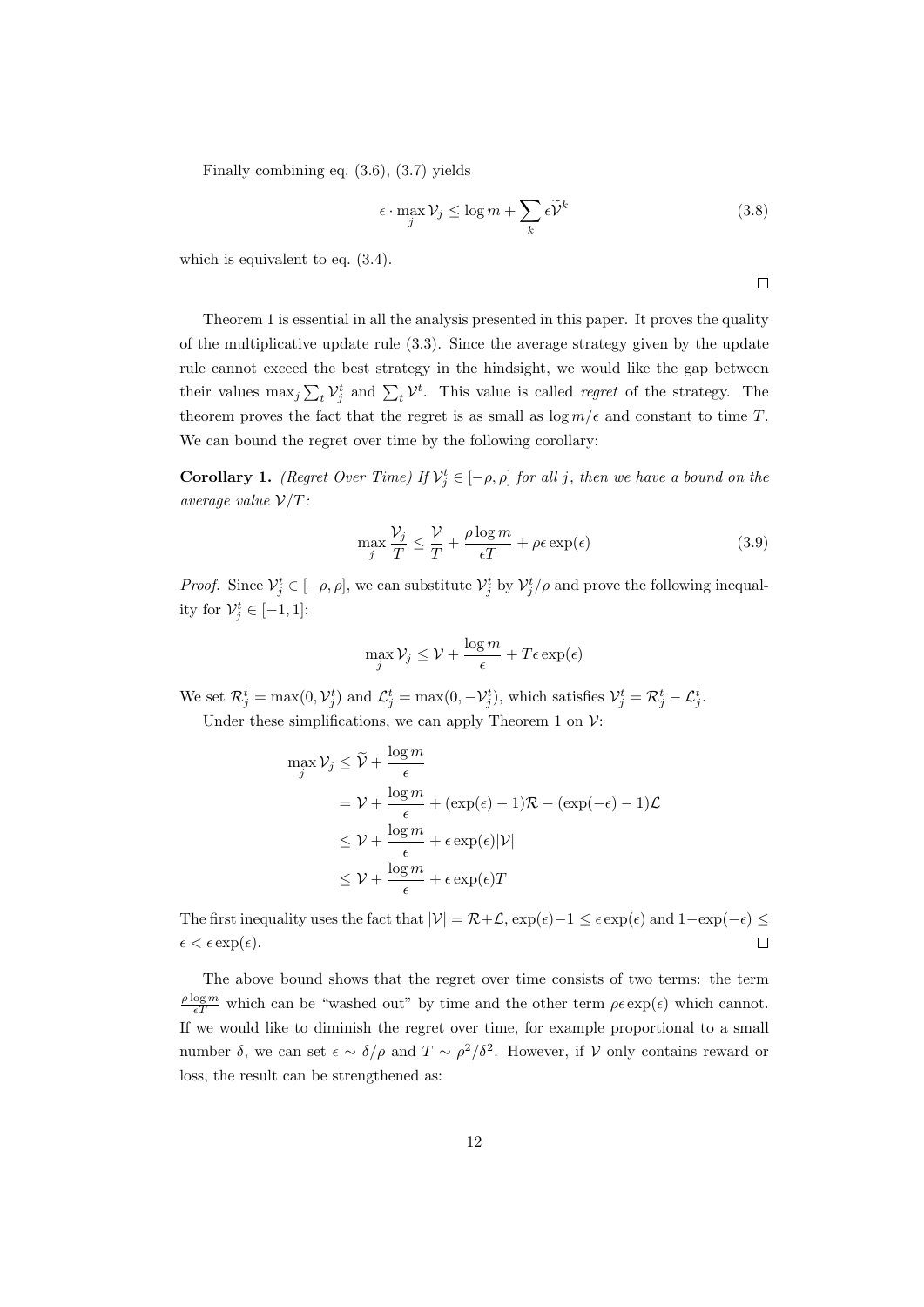**Corollary 2.** (Regret for Reward Only) If  $V_j^t \in [0, \rho]$  for all j, i.e.  $\mathcal{L}_j^t = 0$  for all t and j, then we have a bound on the average value  $\mathcal{V}/T$ :

$$
\max_{j} \frac{\mathcal{V}_{j}}{T} \le \exp(\epsilon) \cdot \frac{\mathcal{V}}{T} + \frac{\rho \log m}{\epsilon T} \tag{3.10}
$$

**Corollary 3.** (Regret for Loss Only) If  $V_j^t \in [-\rho, 0]$  for all j, i.e.  $\mathcal{R}_j^t = 0$  for all t and j, then we have a bound on the average value  $\mathcal{V}/T$ :

$$
\max_{j} \frac{\mathcal{V}_j}{T} \le \exp(-\epsilon) \cdot \frac{\mathcal{V}}{T} + \frac{\rho \log m}{\epsilon T} \tag{3.11}
$$

These two corollaries are direct consequences of eq. (3.4). They are stronger claims than Corollary 1 because we only need to set  $T \sim \rho/\delta$  to make the regret over time small, instead of  $T \sim \rho/\delta$ . As we will see later, this is the fundamental difference between packing/covering and general LP, in which the latter has higher complexity.

Width. We have introduced an important parameter  $\rho$  refered as *width* in the literature. Since the running time T is proportional to  $\rho$  or even  $\rho^2$ , reducing width is critical for almost all primal-dual algorithms. We will see the example on multicommodity flow in Chapter 4.

#### 3.2.2 The Oracle: from Dual to Primal

From the dual formulation eq. (2.10), we would like to improve the current primal solution by minimizing  $\sum_j y_j f_j(\mathbf{x})$ .

(Oracle) Given a convex constraint set  $P \subseteq \mathbb{R}^n$ , a dual variable  $y \in \mathbb{R}^m$ and a set of functions  $V_j(\mathbf{x})$   $(j = 1, ..., m)$ . Optimize the linear combination of  $\mathcal{V}_j(\mathbf{x})$  in the constraint set P:  $\overline{\phantom{a}}$ 

$$
\min_{\mathbf{x} \in P} \sum_{j} y_j \mathcal{V}_j(\mathbf{x}) \tag{3.12}
$$

The constraints in the original problem have been separated into two parts. Constraints easy to check and optimize are pushed into CONSTRAINT SET  $P$ , making the oracle efficient to compute. Hard constraints are left outside and are only approximated by the Lagrangian as in eq. (3.12). It is a design choice how to divide the two.

In the case of packing, P is given by eq. (3.2). Define  $\mathcal{V}_j(\mathbf{x}) = \mathbf{a}_j^{\mathbf{T}} \mathbf{x} - c_j$  for  $j = 1, ..., m$ . Notice that  $\sum_j y_j \mathcal{V}_j(\mathbf{x}) = (\mathbf{A}^T \mathbf{y})^T \mathbf{x} - \mathbf{c}^T \mathbf{y}$ , given y, the oracle becomes

$$
\min_{\mathbf{x}} (\mathbf{A}^{\mathbf{T}} \mathbf{y})^{\mathbf{T}} \mathbf{x}
$$
  
s.t.  $\mathbf{c}^{\mathbf{T}} \mathbf{x} = \alpha, \ 0 \le \mathbf{x} \le 1$  (3.13)

If  $c \ge 0$  and  $A \ge 0$ , one can solve eq. (3.13) by simply sorting  $(A<sup>T</sup>y)<sub>j</sub>/c_j$  in ascending order, and choose  $x_j = 1$  until according to the order until  $\mathbf{c}^T \mathbf{x} = \alpha$  is satisfied. The oracle (3.12) simply reduces to sorting whose complexity is  $O(n \log n)$ .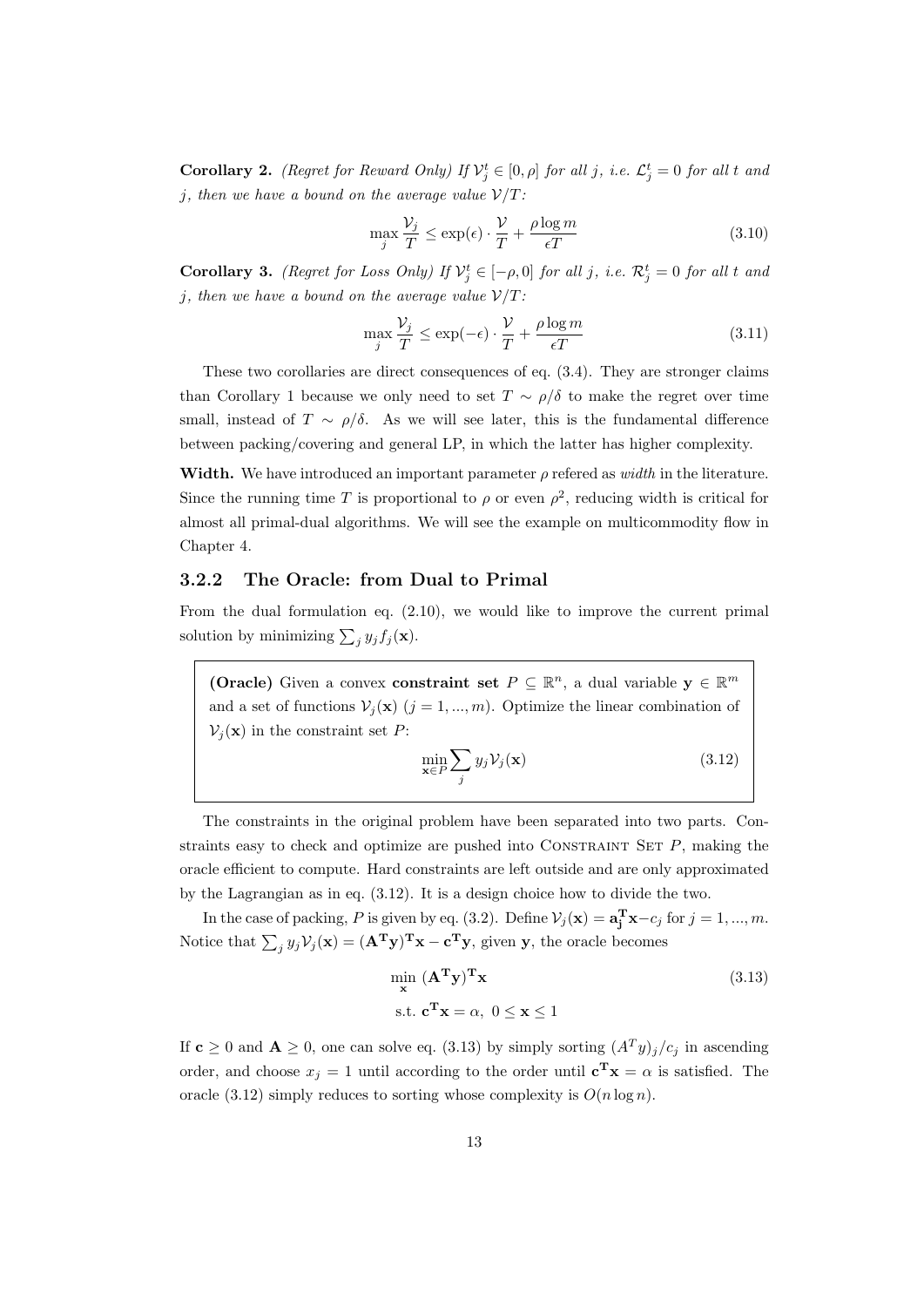#### 3.2.3 Algorithm Summary

So far we have all the ingredients of primal dual combinatorial algorithms. We summarize the primal-dual algorithm for packing as follows:

| Algorithm 1 Primal Dual Algorithm |  |  |  |  |
|-----------------------------------|--|--|--|--|
|-----------------------------------|--|--|--|--|

1: Initialize  $y^0 = (1, ..., 1)^T$ ,  $t = 0$ ,  $S = 0$ ,  $\epsilon = \delta/3\rho$ . 2: Define  $f_j(\mathbf{x}) = \mathbf{a}_j^{\mathbf{T}} \mathbf{x} - c_j$ . 3: Do 4: Call oracle (3.12) and obtain the optimum  $\mu^t$  and optimal point  $\mathbf{x}^t$ . 5: If  $\mu^t > 0$  then return *infeasible*. 6: Compute  $w^t = 1/\max_j |f_j(\mathbf{x}^t)|$ . 7: Run multiplicative weight update (3.3):  $y_j^{t+1} = y_j^t \exp(\epsilon w^t f_j(\mathbf{x}^t))$ 8:  $S := S + w^t$ . 9:  $t := t + 1$ . 10: Until  $S \geq 9 \rho \log m / \delta^{-2}$ . 11: Output *feasible solution*  $\bar{\mathbf{x}} =$  $\frac{\sum_t w^t \mathbf{x}^t}{\sum_t w^t}$ .

## 3.3 Complexity Analysis

Theorem 2. (Complexity of the Primal Dual Algorithm) Algorithm 1 either declare that the fractional packing eq.  $(2.2)$  is infeasible, or output an approximate feasible solution  $\bar{x}$  satisfying

$$
\mathbf{a_j^T}\bar{\mathbf{x}} - c_j \le \delta \tag{3.14}
$$

for all  $j = 1, ..., m$ . The total number of calls to the oracle is  $O(\rho^2 \delta^{-2} \log m)$  with  $\rho = \max_j \max_{\mathbf{x} \in P} |f_j(\mathbf{x})|$ .

Proof. We build our proof based on Corollary 1. First notice that if at some time  $\mu^t > 0$ , then the eq. (2.2) is indeed infeasible. Otherwise suppose there exists  $x^t$  such that  $f_j(\mathbf{x}^t) = \mathbf{a}_j^T \mathbf{x}^t - c_j \leq 0$  for all j. Because  $\mathbf{y}^t \geq 0$  throughout the algorithm,  $\mu^t \leq \sum_j y_j^t f_j(\mathbf{x}^t) \leq 0$ , a contradiction.  $\stackrel{\circ}{\cdot}$ 

Suppose the algorithm runs to the end and output  $\bar{\mathbf{x}}$ . Let  $\mathcal{V}_j^t = w^t f_j(\mathbf{x}^t)$  be the value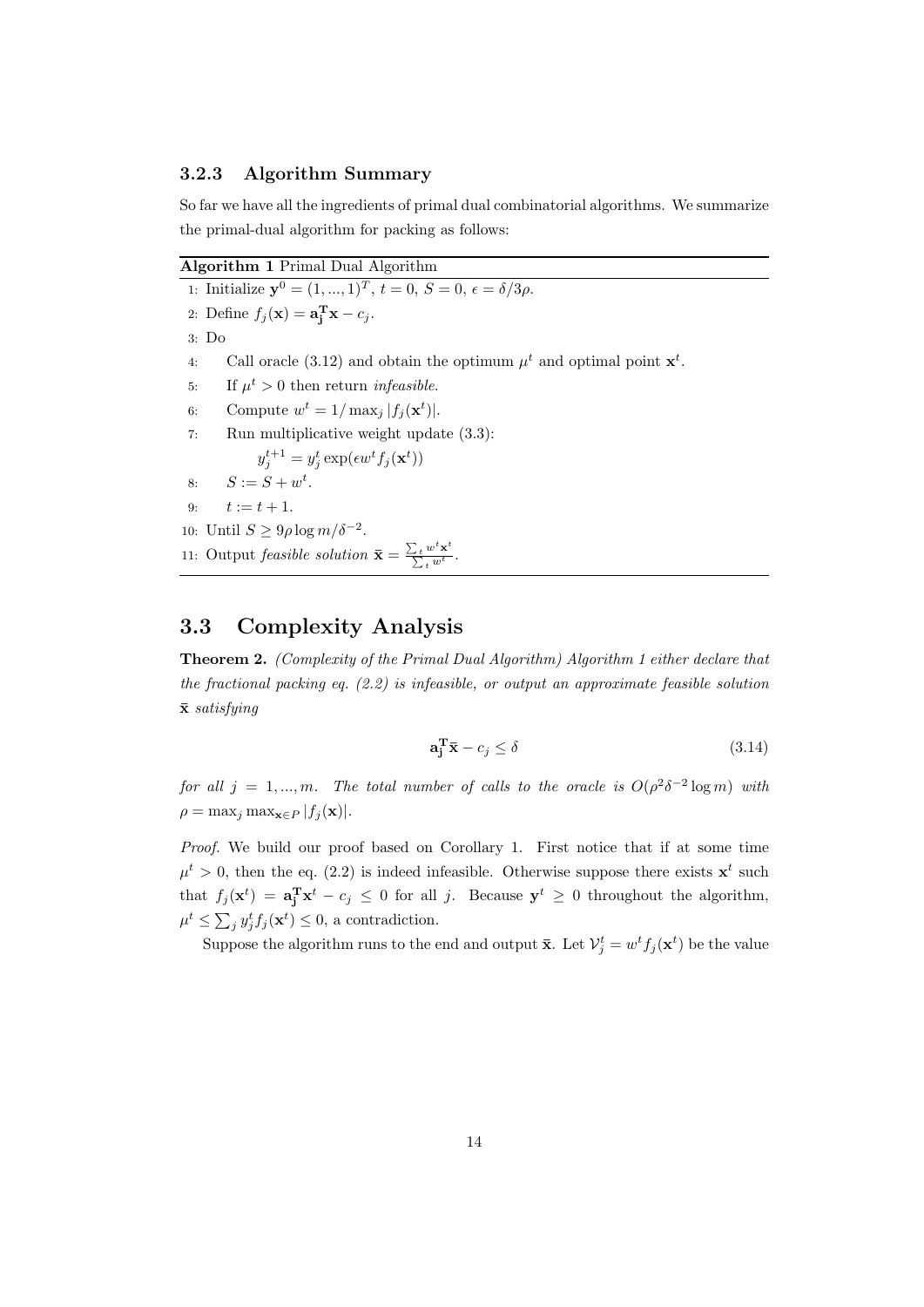incurred by the update. Notice that  $\mathcal{V}_j^t \in [-1,1]$ . By applying Corollary 1, we have

 $\mathbf r$ 

$$
\max_{j} [\mathbf{a}_{j}^{T} \overline{\mathbf{x}} - c_{j}] = \max_{j} \frac{\sum_{t} w^{t} (\mathbf{a}_{j}^{T} \mathbf{x}^{t} - c_{j})}{\sum_{t} w^{t}}
$$
\n
$$
= \max_{j} \frac{\sum_{t} V_{j}^{t}}{\sum_{t} w^{t}}
$$
\n
$$
\leq \frac{1}{\sum_{t} w^{t}} [\mathcal{V} + \frac{\log m}{\epsilon} + \epsilon T \exp(\epsilon)]
$$
\n
$$
\leq \frac{1}{\sum_{t} w^{t}} [\frac{\log m}{\epsilon} + \epsilon T \exp(\epsilon)]
$$
\n
$$
= \frac{1}{S} [\frac{\log m}{\epsilon} + \epsilon T \exp(\epsilon)]
$$
\n
$$
\leq \delta
$$
\n(3.15)

The first inequality uses the fact that  $\mathcal{V}^t = (w^t / \sum$  $_j y_j^t$ )  $\sum$  $y_j^t f_j(\mathbf{x}^t) = w^t \mu^t / \sum$  $y_j^t \leq 0$ for every  $t$  since the oracle never fails. The last inequality is due to the termination condition  $S \ge 9\rho \log m/\delta^{-2}$ ,  $T/S = T/\sum_t w^t \le \rho$  and  $\epsilon = 3\delta/\rho$ .

Therefore, x returned by the algorithm satisfies the approximate feasibility eq. (3.14). Finally, each time the algorithm collects  $w^t \ge 1/\rho$  and it terminates when  $S = \sum_t w_t \ge$  $S \ge 9\rho \log m/\delta^{-2}$ , the total number of iterations is at most  $O(\rho^2 \delta^{-2} \log m)$ .  $\Box$ 

Variant 1 If  $A \geq 0$  and  $c \geq 0$ , we can improve the running time of Algorithm 1 to  $O(\rho \delta^{-1} \log m)$  by changing the termination condition to  $S \geq \rho \delta^{-1} \epsilon^{-1} \log m$  and set  $f_j(\mathbf{x}) = \mathbf{a}_j^{\mathbf{T}} \mathbf{x}/c_j.$ 

**Variant 2** If  $f_j(\mathbf{x}) \geq 0$  for  $\mathbf{x} \in P$ , we can improve the running time of Algorithm 1 to  $O(\rho \delta^{-1} \log m)$  by changing the termination condition to  $S \geq \rho \delta^{-1} \epsilon^{-1} \log m$ .

In both cases, we can use Corollary 2 instead. Eq. (3.15) has a tighter bound  $\max_j [\mathbf{a}_j^{\mathrm{T}} \bar{\mathbf{x}} - c_j] \le \frac{\log m}{\epsilon S}$ , the rest of the analysis falls through. The two variants subsume the results in [18].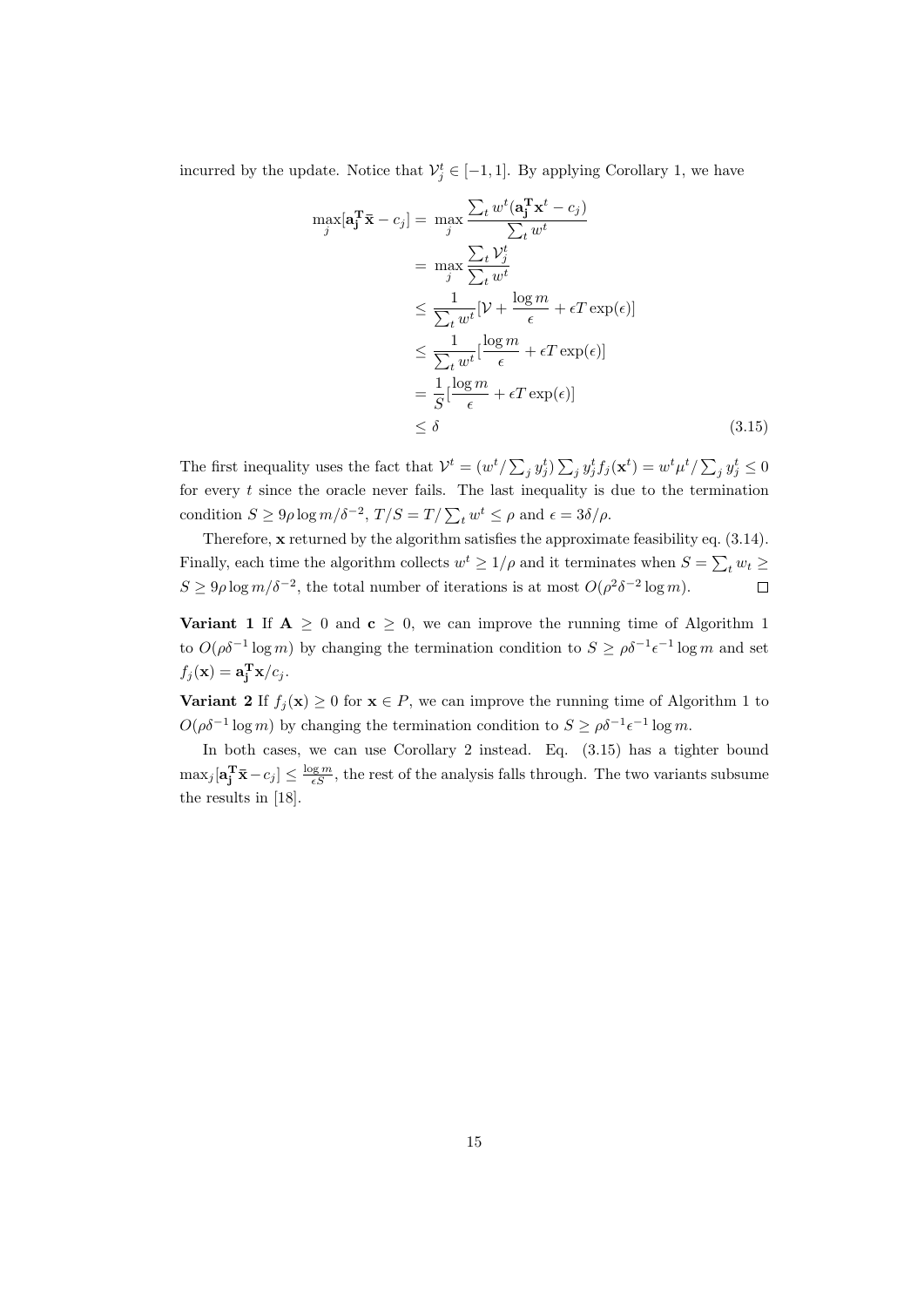## Chapter 4

# Applications and Extensions

The computational paradigm developed in the previous chapter is very flexible. Constraint Set and Oracle can be tailored to specific problems. Efficient combinatorial algorithms can be incorporated as Oracle and largely reduce the complexity of primaldual algorithms. Therefore, it is used in designing fast approximation algorithms for numerous problems. We summarize several applications and extensions, and show how they are derived from the basic primal-dual algorithm in the following sections.

### 4.1 Multicommodity Flow

We first illustrate the primal-dual framework on the multicommodity flow problem.

**Maximum Multicommodity Flow.** Given a graph  $G = (V, E)$ , edge capacity  $c_e$  on every edge  $e \in E$  and k pairs of sources and sinks  $(s_i, t_i)$ , with each one transferring one commodity, one would like to maximize the sum of flows allowed by the graph. Let  $\mathcal P$ be the set of all possible paths between pairs of sources and sinks. One can think of the multicommodity flow as "packing" these paths to saturate the edge capacities. The LP formulation can be written as

$$
\min_{\mathbf{x}} \sum_{p \in \mathcal{P}} x_p
$$
\n
$$
\text{s.t.} \sum_{p \ni e} x_p \le c_e \ \forall e, \quad \mathbf{x} \ge 0
$$

Note that we never explicitly solve this LP, because the number of variables is just huge: there are exponentially many different paths. The dual problem is more manageable:

$$
\min_{\mathbf{y}} \sum_{e} y_e c_e
$$
\n
$$
\text{s.t.} \sum_{e \in p} y_e \ge 1 \ \forall p, \quad \mathbf{y} \ge 0
$$

The meaning of the dual is to minimize the cost  $\sum_{e} y_e c_e$  given a "distance" function **y** on edges, subject to the shortest path between all pairs of terminals has length at least 1. It suggests that only the shortest paths matter in the final multicommodity flow.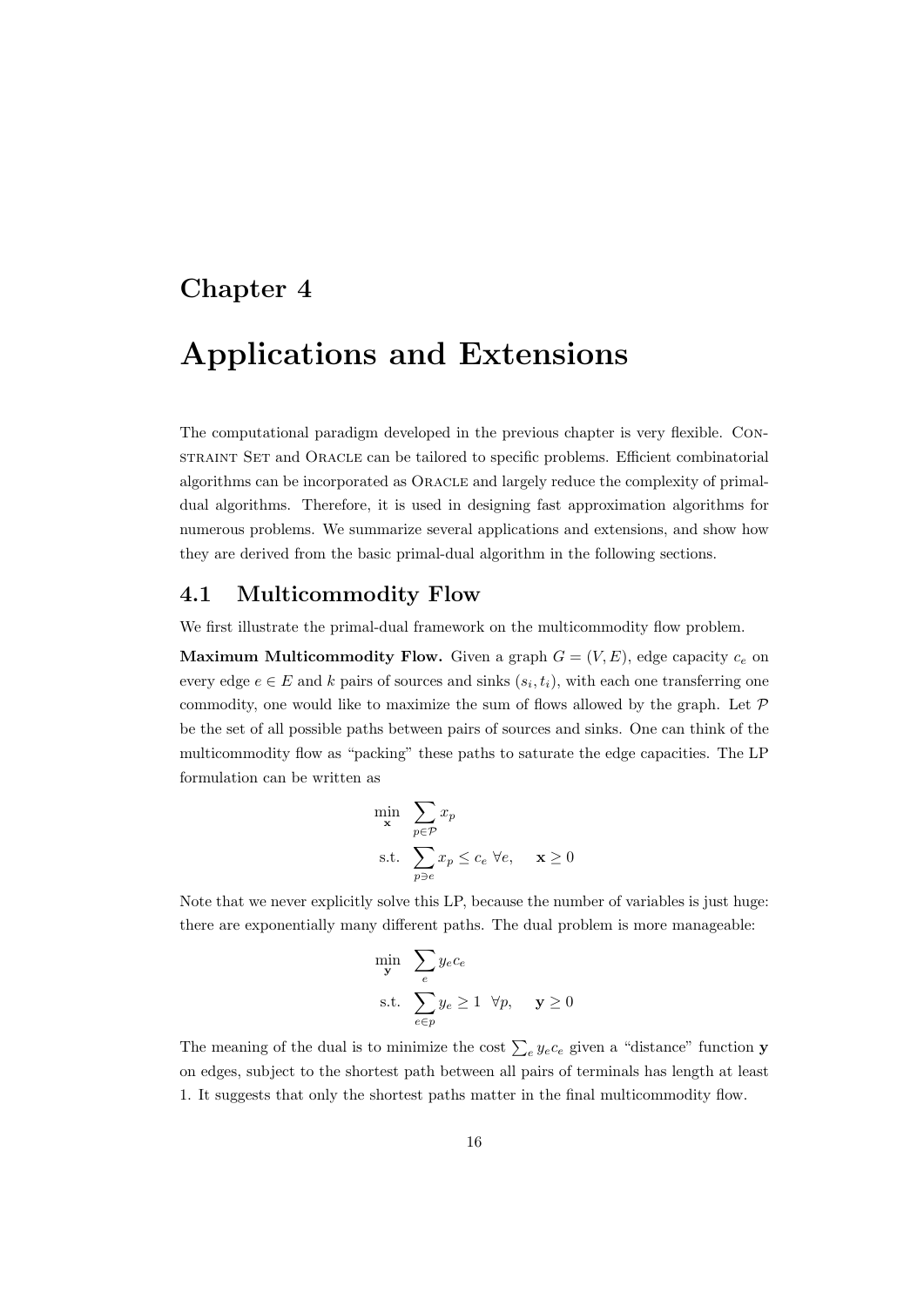One naive idea is to apply Algorithm 1 directly by taking  $P = \{x : \sum_{i=1}^{n} x_i\}$  $\int_{p} x_{p} =$  $\alpha$ }. Consider  $f_e(\mathbf{x}) = \sum_{p \ni e}^{\alpha} x_p/c_e$ . The oracle minimizes  $\sum_{e} y_e \sum_{p \ni e}^{\alpha} x_p/c_e$  $\alpha$ }. Consider  $f_e(\mathbf{x}) = \sum \sum_{p \ni e} x_p/c_e$ . The oracle minimizes  $\sum_e y_e \sum_{p \ni e} x_p/c_e =$  $_{p} x_{p} \sum_{e \in p} y_{e}/c_{e}$  which amounts to find the shortest path with length  $y_{e}/c_{e}$ . Every time the oracle routes the flow following the shortest path. The final flow is the average flow over time. However, the width is as high as  $\rho = \max_{e} \max_{\mathbf{x} \in P} |f_e(\mathbf{x})| \geq f^*/c_{min}$ where  $f^*$  is the optimal flow. This only gives a pseudo-polynomial algorithm because the running time depends on  $c_{min}$  instead of  $log(c_{min})$  (length of input).

The cause of the problem is that each step the oracle routes "too much" flow, without even respecting the capacity constraint. Another way to see it is that the constraint for P is too loose, making the width too high. Garg et al  $[9]$  fixed this problem by only routing  $\min_{e \in p^*} c_e$  amount of flow, where  $p^*$  is the shortest path returned by the oracle. With this modification, we can map Algorithm 1 to the problem:

- CONSTRAINT SET.  $P = \{ \mathbf{x} : \sum_{n=1}^{\infty} \}$  $_p x_p = \alpha, x_p \leq \min_{e \in p} c_e$
- ORACLE. Given dual variables **y**, find  $\mathbf{x} \in P$  minimizing  $\sum_{e} y_e \sum_{e}$  $r_{p\ni e} x_p/c_e$  by computing the shortest path  $p^*$ .
- MULTIPLICATIVE WEIGHT UPDATE. Route  $f^t = \min_{e \in p^*} c_e$  units of flow, which is the minimal capacity on  $p^*$ . Update **y** by  $y_e^{(t+1)} = y_e^{(t+1)} \cdot \exp(\epsilon f^t / c_e)$ .

The width has been *automatically upper bounded by 1* since  $f^t \leq c_e$ . This generate the following combinatorial algorithm:

| <b>Algorithm 2</b> Maximum Multicommodity Flow                                                                                   |  |  |  |  |  |
|----------------------------------------------------------------------------------------------------------------------------------|--|--|--|--|--|
| 1: Initialize $y_e^0 = 1$ for all edges e. $f = 0, t = 0$ .                                                                      |  |  |  |  |  |
| 2: Do                                                                                                                            |  |  |  |  |  |
| Call oracle to compute the shortest path $p^t$ with length $y_c^t/c_e$ .<br>3:                                                   |  |  |  |  |  |
| Route $f^t = \min_{e \in p^t} c_e$ units of flow on $p^t$ : $x_e^t = f^t$ if $e \in p^t$ , otherwise $x_e^t = 0$ .<br>4:         |  |  |  |  |  |
| Run multiplicative weight update:<br>5:                                                                                          |  |  |  |  |  |
| $y_e^{t+1} = y_e^t \exp(\epsilon f^t/c_e)$                                                                                       |  |  |  |  |  |
| 6: $f := f + f^t$ .                                                                                                              |  |  |  |  |  |
| 7: $t := t + 1$ .                                                                                                                |  |  |  |  |  |
| 8: Until $f \geq \frac{\log m}{\epsilon^2}$ .                                                                                    |  |  |  |  |  |
| 9: Output feasible flow $\mathbf{x}_{fea} = \mathbf{x}/C$ and $f_{fea} = f/C$ with $C = \max_{e} \frac{\sum_{p \ni e} x_e}{c}$ . |  |  |  |  |  |
|                                                                                                                                  |  |  |  |  |  |

Here the value C is called the *maximal congestion* which measures maximal relative load on edges.

Analysis. We will show that the final flow returned by the algorithm is feasible and close to the optimum.

**Proposition 1.** The final flow  $\mathbf{x}_{fea}$  in Algorithm 2 is feasible and  $f_{fea} \geq (1 - 2\epsilon)f^*$ where  $f^*$  is the optimal flow.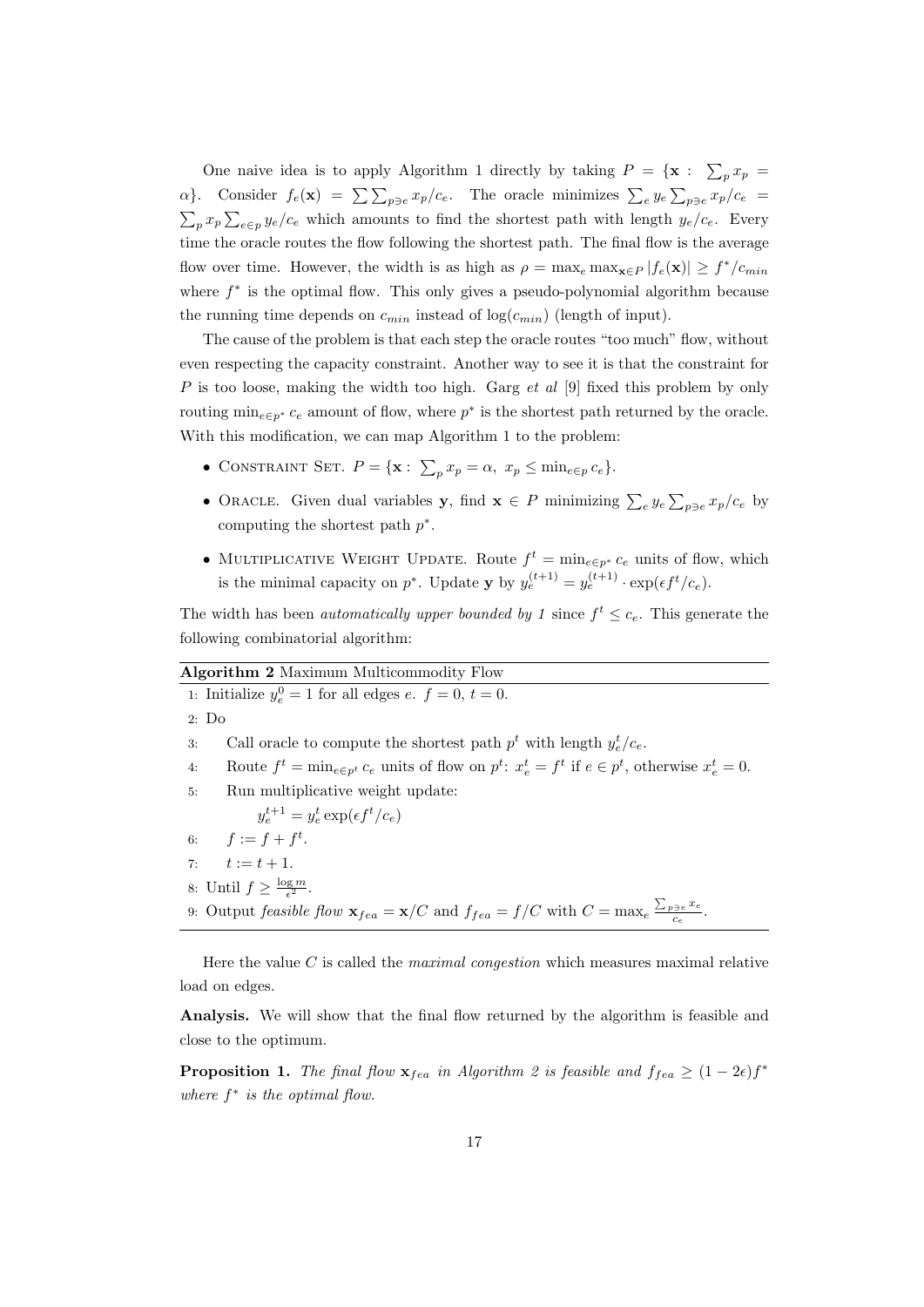*Proof.* Set  $V_e^t = f^t/c_e$  as the value in Theorem 1. Since it is always positive, the loss can be ignored:  $\mathcal{L} = 0$ .

$$
\max_{e} \sum_{t} \mathcal{V}_e^t \le \exp(\epsilon) \sum_{t} \mathcal{V}^t + \frac{\log m}{\epsilon} \tag{4.1}
$$

Note that  $x_e^t = f^t$  if and only if e on path  $p^t$  selected by the oracle. Hence we have

$$
\max_e \sum_t \mathcal{V}_e^t = \max_e \frac{\sum_t x_e^t}{c_e}
$$

The left hand side of eq.  $(4.1)$  is the maximal congestion  $C$ .

Next we bound the value of  $\sum_t \mathcal{V}^t$ :

$$
\sum_{t} \mathcal{V}^{t} = \sum_{t} \frac{\sum_{e \in p^{t}} y_e^{t} \cdot (f^{t}/c^e)}{\sum_{e} y_e^{t}} = \sum_{t} f^{t} \cdot \frac{\sum_{e \in p^{t}} y_e^{t}/c_e}{\sum_{e} y_e^{t}}
$$

We will prove that the factor  $(\sum_{e \in p^t} y_e^t/c_e)/(\sum$  $\mathcal{L}_e y_e^t \leq 1/f^*$  where  $f^* = \sum_{p'} f_{p'}^*$  is the optimal flow. In fact

$$
\frac{\sum_{e \in p^t} y_e^t / c_e}{\sum_e y_e^t} \leq \frac{\sum_{e \in p^t} y_e^t / c_e}{\sum_e y_e^t \cdot \sum_{p' \ni e} f_{p'}^* / c_e}
$$
\n
$$
= \frac{\sum_{e \in p^t} y_e^t / c_e}{\sum_{p'} f_{p'}^* \cdot \sum_{e \in p'} y_e^t / c_e}
$$
\n
$$
\leq \frac{\sum_{e \in p^t} y_e^t / c_e}{\sum_{p'} f_{p'}^* \cdot \sum_{e \in p^t} y_e^t / c_e}
$$
\n
$$
= \frac{1}{\sum_{p'} f_{p'}^*} = \frac{1}{f^*}
$$
\n(4.2)

The first inequality is due to the fact that the optimal flow must satisfy the capacity constraint  $\sum_{p' \ni e} f_{p'}^* \leq c_e$ . The second inequality uses the property that  $p^t$  is the shortest path by length  $y_e^t/c_e$ , and  $\sum_{e \in p^t} y_e^t/c_e \le \sum_{e \in p'} y_e^t/c_e$  for any path p'.

Combining eq.  $(4.1)$ ,  $(4.2)$ , we have

$$
C \le \exp(\epsilon) \frac{f}{f^*} + \frac{\log m}{\epsilon}
$$

When the algorithm returns, Since the termination condition is  $C \geq \frac{\log m}{\epsilon^2}$ , the final flow is close to the optimum:

$$
\frac{f}{f^*} \ge \exp(-\epsilon)(C - \frac{\log m}{\epsilon}) \ge (1 - 2\epsilon)C\tag{4.3}
$$

 $f_{fea} = f/C \geq (1 - 2\epsilon)f^*$  is therefore a  $(1 - 2\epsilon)$  approximation.

 $\Box$ 

**Running Time.** In each step t,  $p^t$  creates a congestion of 1 on the edge  $e \in p^t$  with minimal capacity. The final congestion on any edge is at most  $\lceil \frac{\log m}{\epsilon} \rceil$ . Therefore, an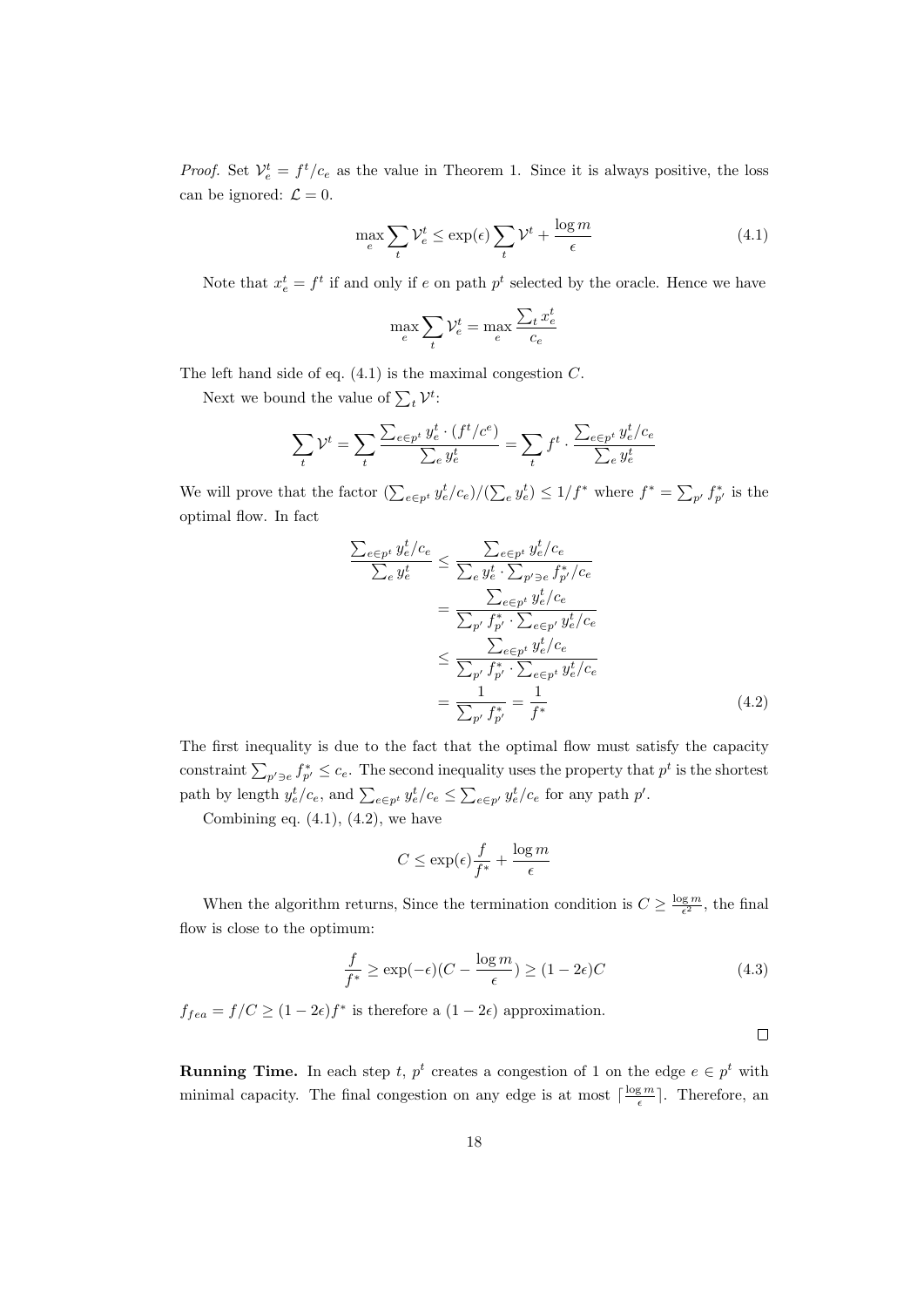edge can be the minimal edge of capacity on shortest path at most  $O(\frac{\log m}{\epsilon})$  times. The graph has  $m$  edges and each time we call shortest path  $k$  times for all terminal pairs. The total running time is  $O(m\frac{\log m}{\epsilon} \cdot T_{sp}) = O(km(m+n\log n)\frac{\log m}{\epsilon})$  using Fibonacci heap implementation for shortest path.

## 4.2 Semidefinite Programming (SDP)

Semidefinite programming (SDP) has been applied for designing approximation algorithms for a wide range of combinatorial problems. The notable SDP relaxation for MAX CUT [10] provides a 0.878-approximation, outperforming LP based relaxation algorithms which only give approximation around 0.5. The method is extended to solve MAX2SAT and other satisfiability problems. Arora *et al* [4] utilizes SDP to generate an  $O(\sqrt{\log n})$ -approximation SPARSEST CUT. The procedures of these algorithms are very similar: one solves the SDP relaxation to produce a good geometric embedding of the nodes, and then some rounding scheme is applied to generate tight approximation solutions.

SDP also satisfies duality defined on the cone of semidefinite matrices. The general primal and dual SDP can be written as:

(Primal SDP)

\n
$$
\min_{\mathbf{X}} \text{ tr}(\mathbf{C}\mathbf{X})
$$
\n
$$
\text{s.t. } \text{ tr}(\mathbf{A}_{j}\mathbf{X}) \leq b_{j}, \quad j = 1, \ldots, m
$$
\n
$$
\sum_{j=1}^{m} \mathbf{A}_{j} y_{j} \succeq \mathbf{C}
$$
\n
$$
\mathbf{X} \succeq 0
$$
\n(1.5)

\n
$$
\max_{\mathbf{y}} \mathbf{b}^{T} \mathbf{y}
$$
\n
$$
\text{s.t. } \sum_{j=1}^{m} \mathbf{A}_{j} y_{j} \succeq \mathbf{C}
$$

Notice that the primal SDP has the same form as packing and the dual SDP has the same form as covering, except that positivity is replaced by semidefiniteness and vectorvector product is replaced by matrix-vector product. In fact, LP is a special case of SDP by restricting  $X$  to be diagonal.

There are two alternative paths extending the primal-dual algorithm to SDP: one on the primal problem eq.  $(4.4)$  [14, 2] and the other on the dual eq.  $(4.5)$  [3].

#### Extension to Primal

We consider MAXCUT for illustration purpose:

$$
\min_{\mathbf{X} \in \mathbb{R}^{n \times n}} tr(\mathbf{C}\mathbf{X})
$$
\n
$$
\text{s.t. } \text{diag}(\mathbf{X}) \le 1
$$
\n
$$
\mathbf{X} \succeq 0
$$
\n(4.6)

For simplicity, the optimization problem is reduced to feasibility as in Chapter 3. First we bound the trace of the matrix **X** by  $\sum_i X_i i \leq R$ . For MAXCUT, R is equal to n. We map Algorithm 1 to primal SDP as follows.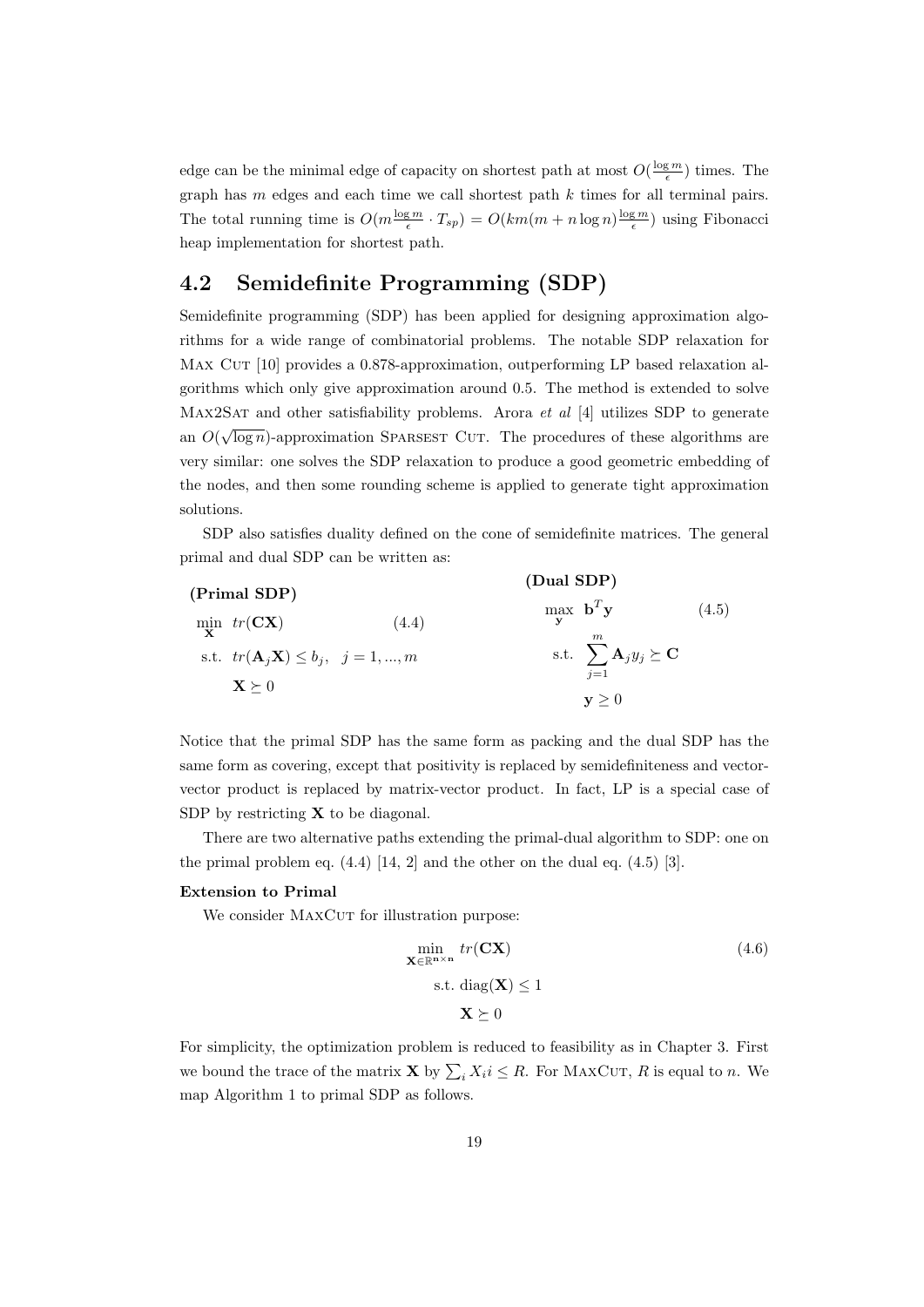- CONSTRAINT SET.  $P = \{ \mathbf{X} : \mathbf{X} \succeq 0, \text{tr}(\mathbf{X}) \leq R \}$  is the set of all semidefinite matrices whose trace is bounded by  $R = n$ .
- Oracle. Optimize  $\min_{\mathbf{X}\in P} y_0(tr(\mathbf{C}\mathbf{X})/\alpha-1) + \sum_j y_{j=1}^m [tr(\mathbf{A}_j\mathbf{X}) b_j]$  given dual variables  $y_0, y_1, ..., y_m$  corresponding to the  $(m+1)$  constraints. Here the feasibility  $tr(CX) \leq \alpha$  is treated as a constraint. Solving the oracle amounts to computing the smallest eigenvector of matrix  $y_0 \cdot \mathbf{C} + \sum$  $_j y_j \mathbf{A}_j$ .
- MULTIPLICATIVE WEIGHT UPDATE.  $y_j^{t+1} = y_j^{t+1} \exp(\epsilon V_j^t)$ ,  $(j = 0, ..., m)$  similar to line 7 in Algorithm 1.

The oracle can be implemented efficiently for large sparse matrices using Lanczos method [11]. The algorithm [2] uses the above reduction run in  $\tilde{O}(n^{1.5} \cdot \min(N, n^{1.5}))$ , where  $\tilde{O}(f(n)) = O(f(n) \log^c f(n))$  for some c and N is the number of non-zero entries in **A**.

#### Extension to Dual

The application of Algorithm 1 to the dual problem is even more powerful. Constraint Set and Oracle become similar to packing and covering in the LP formulation, hence with much lower complexity. The difference is that MULTIPLICATIVE WEIGHT UPDATE needs to be generalize to matrix.

- CONSTRAINT SET.  $P = \{y : \mathbf{b}^T y \leq \alpha, y \geq 0\}.$
- ORACLE. Optimize  $\max_{\mathbf{y} \in P} \sum$  $j tr(\mathbf{A}_j \mathbf{X}) y_j - tr(\mathbf{C} \mathbf{X})$  given **X**. This amounts to sorting analogous to eq. (3.12).
- MULTIPLICATIVE WEIGHT UPDATE. Compute  $\mathbf{X}^{t+1} = \mathbf{X}^t \exp[\epsilon \sum_{k=1}^T \mathbf{X}^t]$  $j(\mathbf{A}_j y_j^t - \mathbf{C})/\rho].$

Now the complexity transfers to the step of multiplicative weight update on matrices. Exponential of a matrix  $X$  can be computed by

$$
\exp(\mathbf{X}) = \sum_{k=0}^{\infty} \frac{\mathbf{X}^k}{k!}
$$

where one can compute the series up to only a few term given the norm  $\|\mathbf{X}\|$  is bounded. [3] utilizes random projection which enables computing  $\exp(\mathbf{X})$  in  $O^*(N)$ . This also gives  $O^*(N)$  for the overall algorithm, which is  $O^*(n^{1.5})$  speedup compared to solving the primal problem for sparse matrices.

### 4.3 Boosting

Boosting, particularly AdaBoost [6, 7] has been a powerful learning technique in both theory and application. Given training examples, it trains a strong classifier by combining a set of weak classifiers in a weighted majority way [15]. To describe the setting, we first briefly review the PAC learning model [12].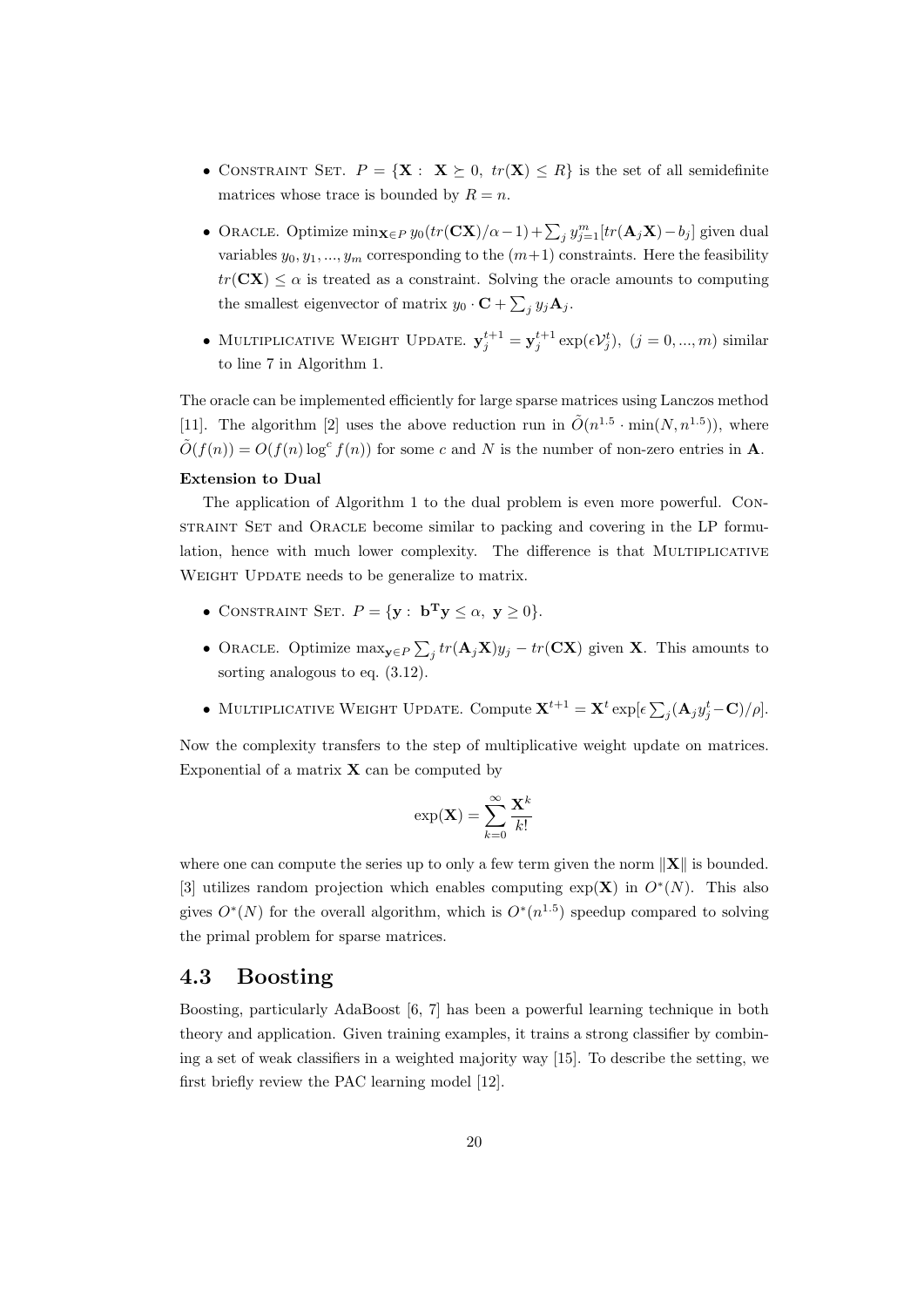**PAC Learning.** Let X be a set called the *domain*. A *concept* is a Boolean function c:  $X \to \{0,1\}$ . A learner have a sequence of training examples  $(x, c(x))$  drawn from an arbitrary but unknown distribution  $\mathcal D$  on X. The learner is asked to output a hypothesis h :  $X \to \{0,1\}$ , whose error is measured by  $E_x\mathcal{D}(|h(x) - c(x)|)$ . A strong PAC learning algorithm is one that given  $\alpha, \gamma > 0$  and access to random examples, outputs with probability  $(1-\gamma)$  a hypothesis whose error is at most  $\alpha$ . A weak PAC learning algorithm is one that given  $\beta, \gamma > 0$  outputs with probability  $(1 - \gamma)$  a hypothesis whose error is at most  $1/2 - \beta$ .

Boosting. If there exists weak learning algorithm for a collection of concepts, there exists a strong learning algorithm. Suppose there are m training examples  $(x_i, y_i)$  with labels  $y_i \in \{0, 1\}$ . Boosting maintains weights **w** on **x**. At each round t, it calls the weak learning algorithm on the distribution  $\mathbf{w}^t$  of the training examples, and outputs a weak hypothesis  $h^t(\mathbf{x})$  and error  $e^t_j$  on  $x_j$ . Weights are then increased when the examples are labeled incorrectly *i.e.*  $e^t = 1$ . The strong hypothesis equal to the majority voting from  $h^1(\mathbf{x}), ..., h^T(\mathbf{x})$ . It resembles to online prediction (3.3) with the following ingredients:

- ORACLE A weak learning algorithm.
- MULTIPLICATIVE WEIGHT UPDATE.  $w_j^{t+1} = w_j^t \exp(\epsilon \cdot e_j^t)$ .

Note that each example corresponds to "experts" in online prediction and the "events" are the weak hypotheses generated at each round.

We present a simple version of Boosting as follows.

#### Algorithm 3 Boosting

1: Initialize  $w_j^0 = 1$  for samples  $j = 1, ..., m, t = 0$ . 2: Do 3: Set  $p_j^t = w_j^t / \sum_j w_j^t$  for  $j = 1, ..., m$ . 4. Call oracle WEAK LEARNING on the distribution  $p^t$ . Output a hypothesis  $h^t(\mathbf{x})$ . 5: Run multiplicative weight update  $w_j^{t+1} = w_j^t \exp[\epsilon \cdot e_j^t]$  with  $e_j^t = |h^t(x_j) - y_j|$ . 6:  $t := t + 1$ . 7: Until  $t > T$ . 7: Until  $t > T$ .<br>8: Output final hypothesis  $h_{final}(x_j) = \begin{cases} \end{cases}$  $1, \sum$  $t h^t(x_j) \geq T/2;$ 0, otherwise. **Proposition 2.** Algorithm 3 returns a final hypothesis  $h_{final}$  whose error is no greater

than  $\alpha$  with  $\epsilon = \beta$ ,  $T = \frac{4}{\beta^2} \log \frac{1}{\alpha}$ .

*Proof.* Let  $V_j^t = e_j^t$ . By modifying the proof of Theorem 1, we derive the following inequality from eq. (3.7):

$$
\Phi^T \le m \cdot \exp[\epsilon \exp(\epsilon) \sum_t e^t] \le m \cdot \exp[\epsilon (1 + 2\epsilon) T(\frac{1}{2} - \beta)] \tag{4.7}
$$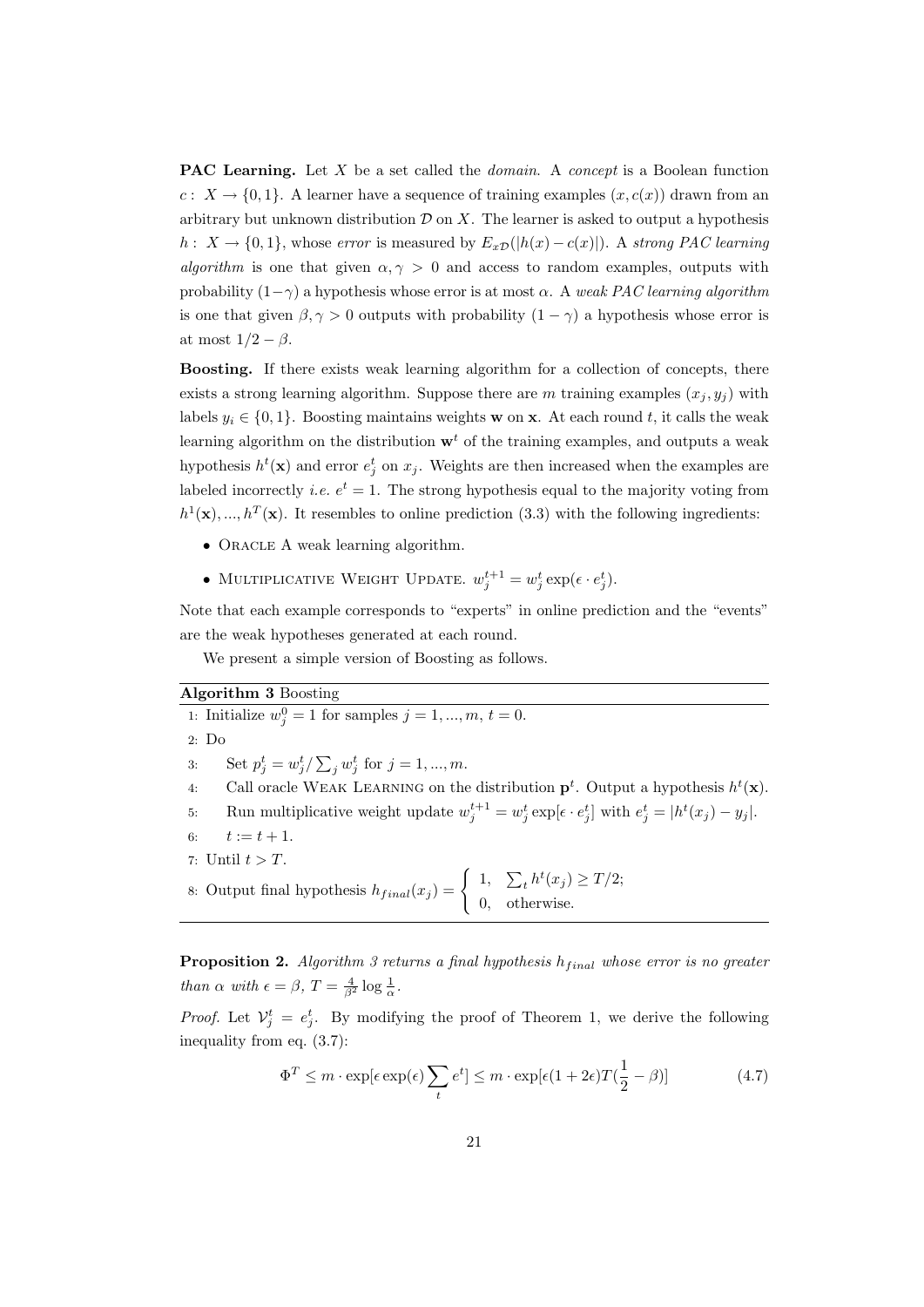because in each round the error  $e^t$  of the weak learning algorithm is at most  $1/2 - \beta$ . Note that  $\exp(\epsilon) \leq 1 + \epsilon \exp \epsilon \leq 1 + 2\epsilon$  for  $\epsilon \leq 1/\log 2$ .

Let E be the set of examples that  $h_{final}$  misclassifies.  $\sum_{t} e_j^t \geq T/2$  for  $j \in E$  due to majority voting. From eq. (3.5), we have:

$$
\Phi^T \ge \sum_j \exp(\epsilon \sum_t e_j^t) \ge \sum_{j \in E} \exp(\epsilon \sum_t e_j^t) \ge |E| \exp(\epsilon T/2)
$$
 (4.8)

Combining eq.  $(4.7)$  and  $(4.8)$  we obtain

$$
|E| \exp(\epsilon T/2) \le m \cdot \exp[\epsilon (1 + 2\epsilon)T(\frac{1}{2} - \beta)]
$$

This means the error is no greater than  $\alpha$  as desired:

$$
\frac{|E|}{m} \le \exp[\epsilon^2 T - \epsilon (1 + 2\epsilon)T\beta] \le \exp(-\frac{\beta^2}{4}T) = \alpha
$$

Algorithm 3 is called *hedge* in  $[6]$ . AdaBoost is an adaptive version where the step size  $\epsilon$  in each round are adjusted according to the error of the weak hypothesis  $e^t$  (this is why it is called Adaptive Boosting). The underlying principle stays the same the proof here adapts to AdaBoost as well.

### 4.4 Zero-Sum Two Player Game

The online prediction strategy described in Theorem 1 as well as the min-max formulation eq. (2.6) has a very close connection to zero-sum two player matrix game.

Matrix Game. Consider a game defined by a playoff matrix  $M \in \mathbb{R}^{n \times m}$ . A row player  $R$  and a column player  $C$  are competing in the game. The row player has  $n$ strategies represented by the rows of the matrix  $M$ . Accordingly, the column player has m strategies from M's columns. When R chooses strategy i and C chooses strategy j to play the game, R obtains a playoff  $M_{ij}$  and C suffers a loss  $M_{ij}$ . The game is zero sum because the playoff of  $R$  exactly equals to the loss of  $C$ . Moreover,  $R$  can construct a mixed strategy specified by a distribution  $\mathbf{x} \in \mathbb{R}^{n \times 1}$  on the rows  $(\sum_i x_i = 1, \mathbf{x} \ge 0)$ . Similarly the mixed strategy of  $C$  is denoted as a distribution  $\mathbf{y}$ . When  $R$  and  $C$  play using the mixed strategies, the playoff is  $\mathbf{x}^T \mathbf{M} \mathbf{y}$ . The goal of the row player R is to find the best  $x$ , such that no matter how good the  $C$ 's strategy is,  $R$  always obtain the biggest playoff. This worst case optimal playoff is computed by  $\max_{\mathbf{x}} \min_{\mathbf{y}} \mathbf{x}^{\mathbf{T}} \mathbf{M} \mathbf{y}$ . The column player C wants to optimize min<sub>y</sub> max<sub>x</sub>  $\mathbf{x}^T \mathbf{M} \mathbf{y}$ , which is the minimum of the worst loss.

The min-max theorem [17] proves that these two optima are identical and the common value is call the value of the game:

$$
v = \max_{\mathbf{x}} \min_{\mathbf{y}} \mathbf{x}^{\mathbf{T}} \mathbf{M} \mathbf{y} = \min_{\mathbf{y}} \max_{\mathbf{x}} \mathbf{x}^{\mathbf{T}} \mathbf{M} \mathbf{y}
$$
(4.9)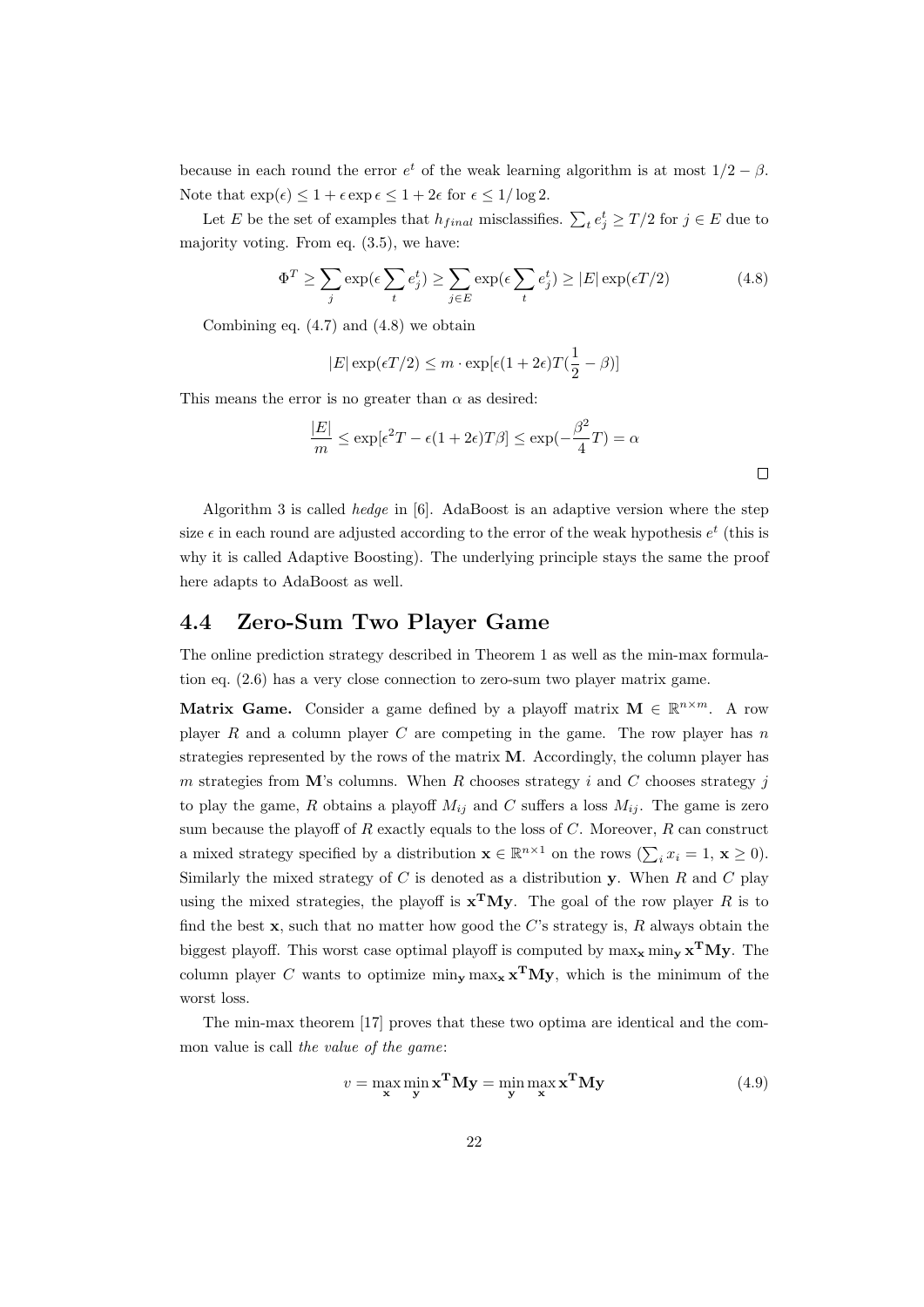We derive a procedure from Algorithm 1 to compute the value of a matrix game. Without loss of generality, we assume  $M_{ij} \in [0,1]$ . Let strategies of R be experts and C be the adversarial world.

- CONSTRAINT SET.  $P = \{ \mathbf{y} : \sum_{n=1}^{\infty}$  $_{j} y_{j} = 1$ .
- ORACLE. Given row strategy  $\mathbf{x}^t$ , find a column strategy  $\mathbf{y}^t = \min_{\mathbf{y} \in P} (\mathbf{x}^t)^T \mathbf{M} \mathbf{y}$ . This is simply the column  $c^t = \arg \min_j (\mathbf{M}^T \mathbf{x}^t)_j$  with the minimal loss.
- MULTIPLICATIVE WEIGHT UPDATE. R update the row strategies by  $\mathbf{x}^{t+1} = \mathbf{x}^t$  $\exp(\epsilon \cdot \mathbf{My}^T)$  (• is element-wise multiplication).

The game is played  $T$  rounds using the above procedure. We show that the average strategies  $\bar{\mathbf{x}} =$  $\sum_t \mathbf{x}^t$  $\frac{t^{\mathbf{x}}}{T}$  and  $\bar{\mathbf{y}} =$  $\sum_{t}$  y<sup>t</sup>  $\frac{t}{T}$  are near optimum.

**Proposition 3.** The value of the game satisfies eq.  $(4.9)$ . Following the above procedure, one can compute v within  $(1 + \beta)$ -approximation where  $\beta = \epsilon \exp(\epsilon) + \frac{\log m}{\epsilon T}$ .

*Proof.* For clarity we define  $v_{col} = \min_{\mathbf{y}} \max_{\mathbf{x}} \mathbf{x}^{\mathbf{T}} \mathbf{M} \mathbf{y}$  and  $v_{row} = \max_{\mathbf{x}} \min_{\mathbf{y}} \mathbf{x}^{\mathbf{T}} \mathbf{M} \mathbf{y}$  and prove that  $v_{row} = v_{col}$ . From Corollary 2,

$$
v_{col} = \min_{\mathbf{y}} \max_{\mathbf{x}} \mathbf{x}^{\mathbf{T}} \mathbf{M} \mathbf{y}
$$
  
\n
$$
\leq \max_{i} (\mathbf{M}\bar{\mathbf{y}})_{i}
$$
  
\n
$$
\leq \exp(\epsilon) \cdot \frac{1}{T} \cdot \sum_{t} \min_{\mathbf{y}} (\mathbf{x}^{t})^{\mathbf{T}} \mathbf{M} \mathbf{y} + \frac{\log m}{\epsilon T}
$$
  
\n
$$
\leq \exp(\epsilon) \cdot \frac{1}{T} \cdot \min_{\mathbf{y}} \sum_{t} (\mathbf{x}^{t})^{\mathbf{T}} \mathbf{M} \mathbf{y} + \frac{\log m}{\epsilon T}
$$
  
\n
$$
= \exp(\epsilon) \cdot \min_{\mathbf{y}} \bar{\mathbf{x}}^{\mathbf{T}} \mathbf{M} \mathbf{y} + \frac{\log m}{\epsilon T}
$$
  
\n
$$
\leq \exp(\epsilon) \cdot \max_{\mathbf{x}} \min_{\mathbf{y}} \mathbf{x}^{\mathbf{T}} \mathbf{M} \mathbf{y} + \frac{\log m}{\epsilon T}
$$
  
\n
$$
\leq \exp(\epsilon) \cdot v_{row} + \frac{\log m}{\epsilon T}
$$

The first inequality comes from the fact that given  $\mathbf{y}$ , the best playoff for the row strategy is  $\max_{\mathbf{x}} \mathbf{x}^{\mathbf{T}} \mathbf{M} \bar{\mathbf{y}} = \max_{i} (\mathbf{M} \bar{\mathbf{y}})_i$ . The second inequality is exactly Theorem ??. The third inequality says the sum of minimum is not greater than the minimum of the sum. The fourth inequality is due to  $\bar{x}$  might not be optimal.

Similarly, we have

$$
v_{row} \le \exp(\epsilon) \cdot v_{col} + \frac{\log n}{\epsilon T}
$$

By taking the limit  $\epsilon \to 0$  and  $\epsilon T \to \infty$ , we conclude that  $v_{row} = v_{col}$ .

Finally, the procedure computes the game value with error not greater than

$$
\exp(\epsilon) \cdot v + \frac{\log m}{\epsilon T} - v \le \exp(\epsilon) - 1 + \frac{\log m}{\epsilon T} \le \epsilon \exp(\epsilon) + \frac{\log m}{\epsilon T}
$$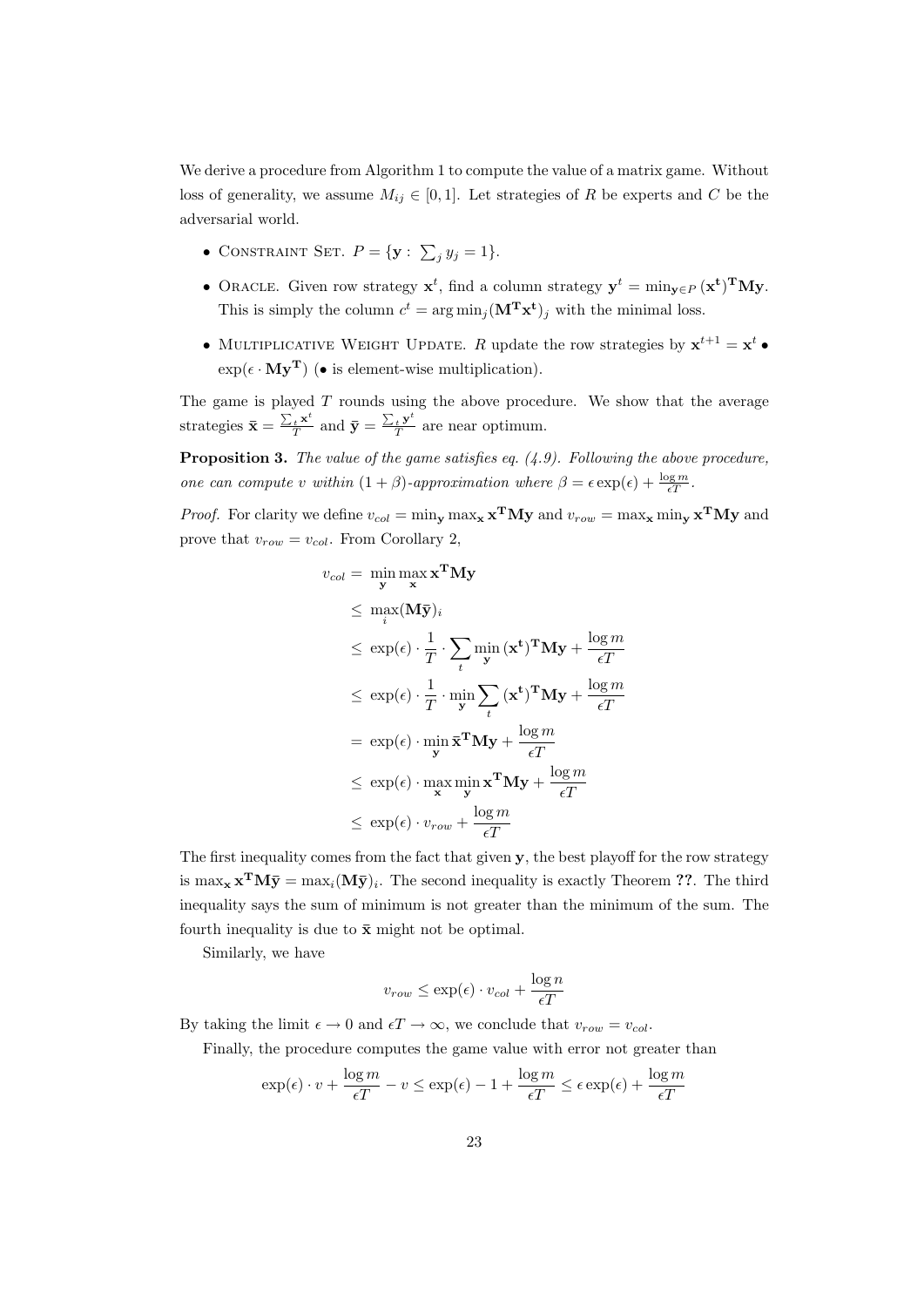**Running Time**. To achieve  $(1+\beta)$ -approximation, we set  $\epsilon = \beta/3$  and  $T = \log m/(3\beta^2)$ . The complexity of each iteration is dominated by matrix multiplication  $\mathbf{M^T x}$  in the oracle denoted as  $T_{mult}$ . For a full playoff matrix **M**,  $T_{mult} = O(mn)$ . The total running time is  $O(mnT) = O(mn \log m/\beta^2)$ . In [17], John Von Neumann gave a similar algorithm with complexity  $O(m^2 n \log(mn)/\beta^2)$ .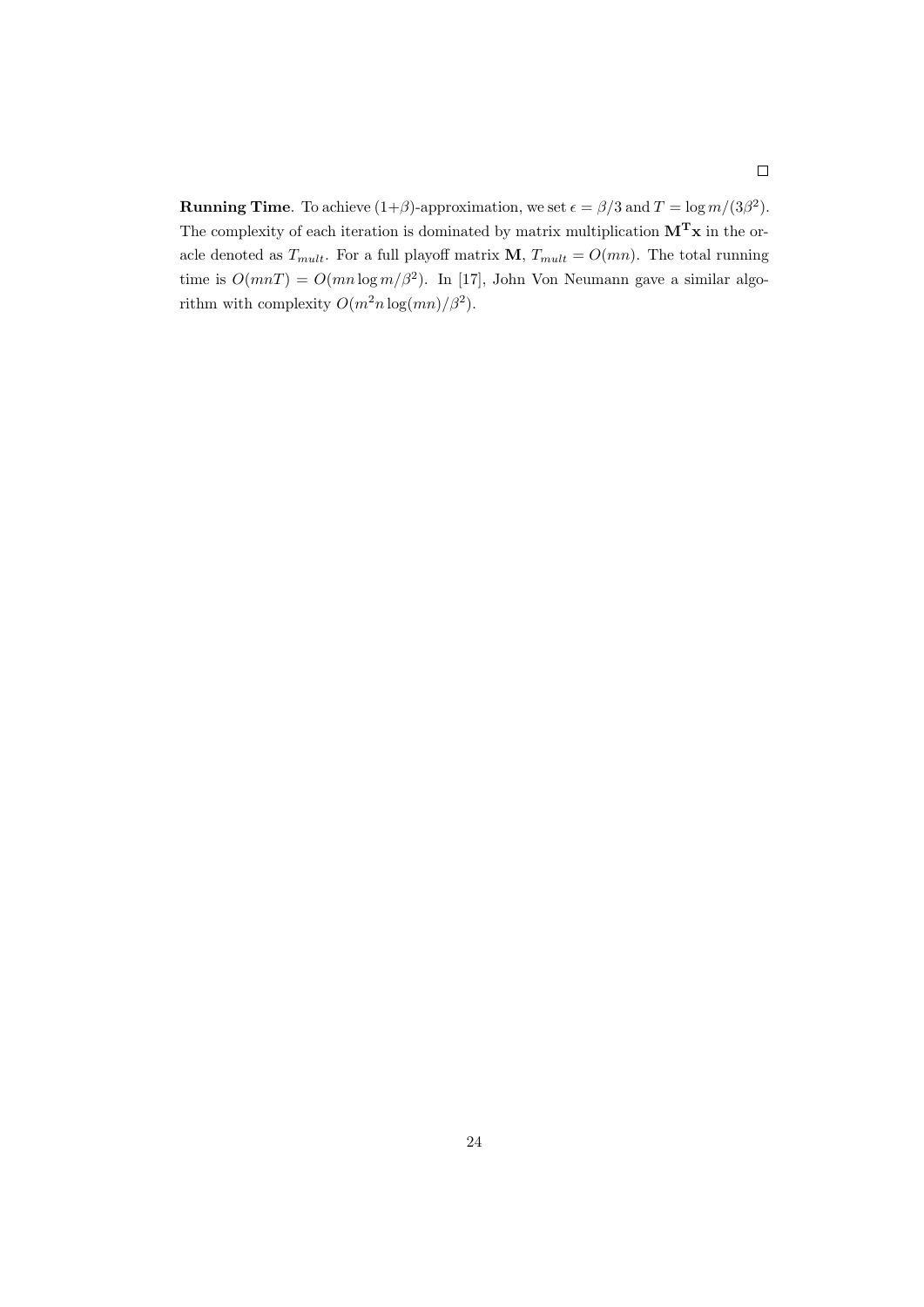# Chapter 5

# Conclusion

We have surveyed several primal-dual combinatorial algorithms in a unified framework. The common characteristic of this class is that the primal and dual problems are tracked simultaneously, and one is used to bound and improve the other. The primal is improved by an oracle which enables fast approximate combinatorial subroutines. The dual evolves using multiplicative update from the feedback of the oracle. The overall complexity is very low in terms of problem size, and mostly dominated by the width and the approximation factor.

Originally designed for packing and covering, with simple elements or structured elements such as paths, primal-dual combinatorial algorithms have been applied extensively in many more problems beyond packing and covering. We show several representative examples in this paper and demonstrate how fast algorithms can be derived from the basic primal-dual framework. In many of the problems, the primal-dual algorithms achieve significant speedup in large-scale problems. We believe that the primal-dual framework is very promising as a general computational paradigm for many other problems.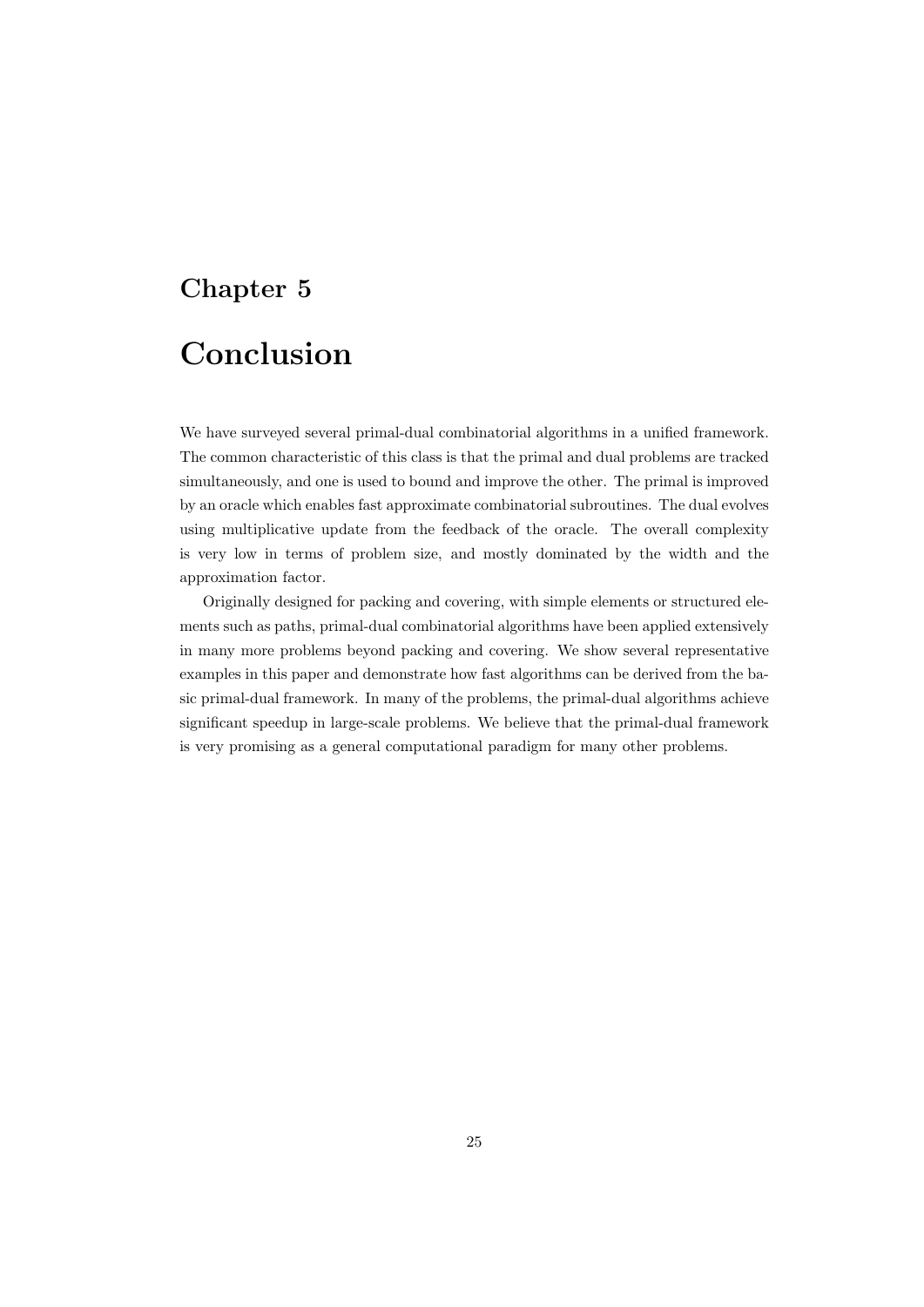# Bibliography

- [1] Sanjeev Arora, Elad Hazan, and Satyen Kale. o( p  $log n$ ) approximation to sparsest cut in  $o(n^2)$  time. In FOCS '04: Proceedings of the 45th Annual IEEE Symposium on Foundations of Computer Science, pages 238–247, Washington, DC, USA, 2004. IEEE Computer Society.
- [2] Sanjeev Arora, Elad Hazan, and Satyen Kale. Fast algorithms for approximate semidefinite programming using the multiplicative weights update method. In FOCS, pages 339–348. IEEE Computer Society, 2005.
- [3] Sanjeev Arora and Satyen Kale. A combinatorial, primal-dual approach to semidefinite programs. In *STOC* '07: Proceedings of the thirty-ninth annual ACM symposium on Theory of computing, pages 227–236, New York, NY, USA, 2007. ACM.
- [4] Sanjeev Arora, Satish Rao, and Umesh V. Vazirani. Expander flows, geometric embeddings and graph partitioning. In STOC, pages 222–231, 2004.
- [5] Stephen Boyd and Lieven Vandenberghe. Convex Optimization. Cambridge University Press, Cambridge, 2004.
- [6] Freund and Schapire. A decision-theoretic generalization of on-line learning and an application to boosting. JCSS: Journal of Computer and System Sciences, 55, 1997.
- [7] Yoav Freund and Robert E. Schapire. Adaptive game playing using multiplicative weights. Games and Economic Behavior, 29:79–103, 1999.
- [8] Garg and Konemann. Faster and simpler algorithms for multicommodity flow and other fractional packing problems. In FOCS: IEEE Symposium on Foundations of Computer Science (FOCS), 1998.
- [9] Naveen Garg and Rohit Khandekar. Fractional covering with upper bounds on the variables: Solving lps with negative entries. In ESA, pages 371–382, 2004.
- [10] M. X. Goemans and D.P. Williamson. Improved approximation algorithms for maximum cut and satisfiability problems using semidefinite programming. Journal of the ACM, 42:1115–1145, 1995.